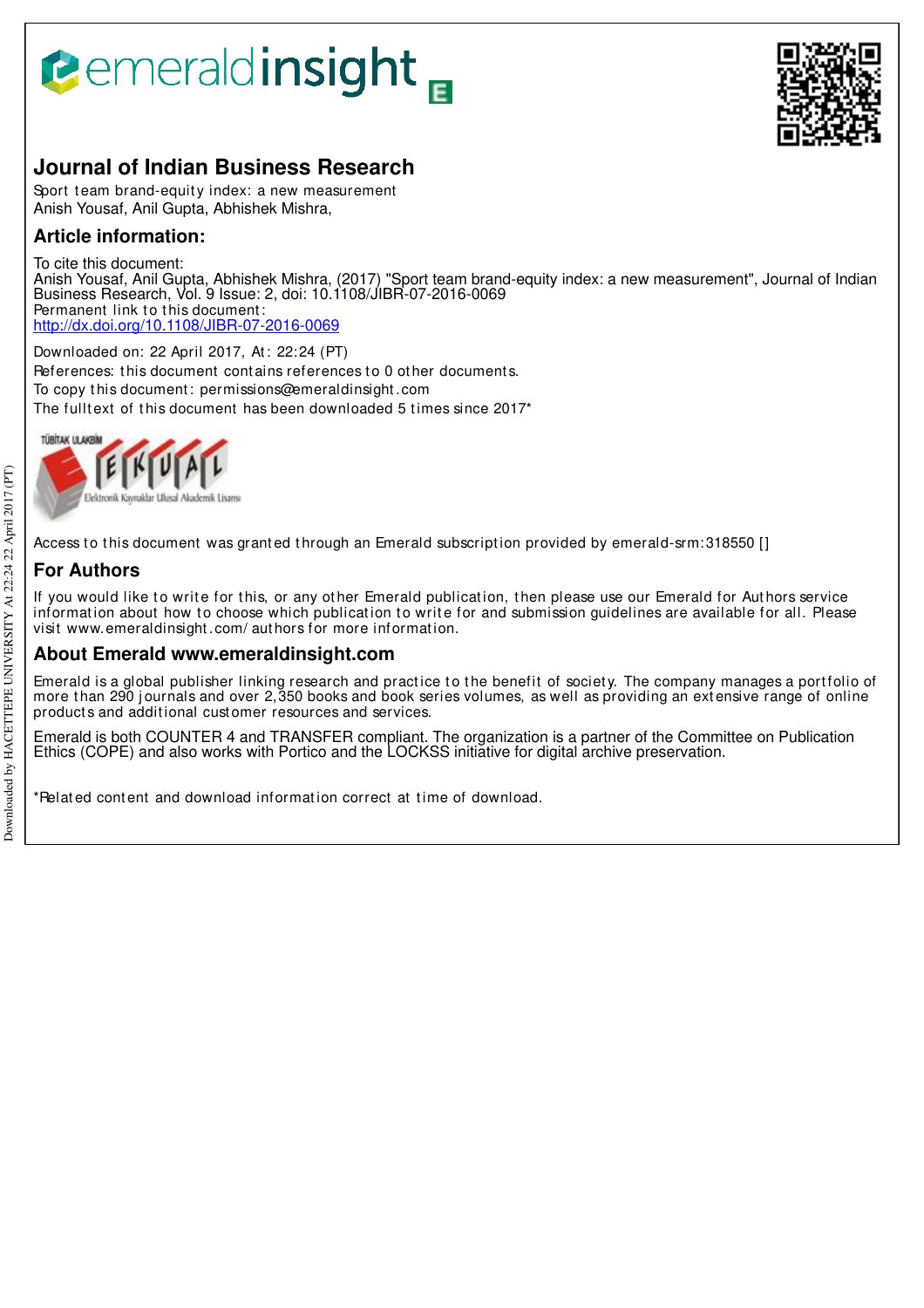# **Sport team brand-equity index: a new measurement**

# **INTRODUCTION**

Marketing of sports and marketing through sports is an emerging phenomenon with revenues from this industry expected to grow at a rate of 4.5% to \$73.5 billion by the end 2019, just in North America, and which does not even represent half of global revenues (PwC Report 2015). The magnitude of revenues outside of North America can be gauged from the fact that sporting events such as the international soccer, European soccer leagues, Olympics, Indian Premier League, international cricket, tennis grand slams, Tour de France, UEFA Champions League, Formula 1, MotoGP and more recent Euro 2016/Copa America 2016 have tremendous global fan viewership, much more than prominent sports in US and Canada like baseball, NFL, NBA and Nascar, touching lives of millions of global sport consumers every year, making them spend their hard-earned resources to either personally attend or watch these events from home (Total Sportek 2016; Pouns, Mourali, and Nyeck 2006; Gupta, Naik, and Arora 2013). Each sporting event has unique fan base, with different demographic and psychographic profiles and thus, interested brand marketers consider such sporting events as engaging platforms through which they can connect their brands to their respective target markets (Bennett and Lachowetz 2004).

Increased proliferation and commercialization of professional sport teams, in various old and new events, both one time (e.g. soccer world cup) as well as throughout-year ones (e.g. Formula 1), has led to enhanced efforts by sport managers to develop and maintain fruitful relations with their fans and other stake-holders, so that bottom-lines stay positive (Bauer, Sauer, and Schmitt 2005; Naik, and Gupta 2013a). Besides spectators, other stakeholders include participants, owners, team administration, governing bodies, financial stakeholders, and community at large. One of the ways to ensure a team's economic success,

<sup>©</sup> Emerald Group Publishing Limited

This is a pre-print of a paper and is subject to change before publication. This pre-print is made available with the understanding that it will not be reproduced or stored in a retrieval system without the permission of Emerald Group Publishing Limited.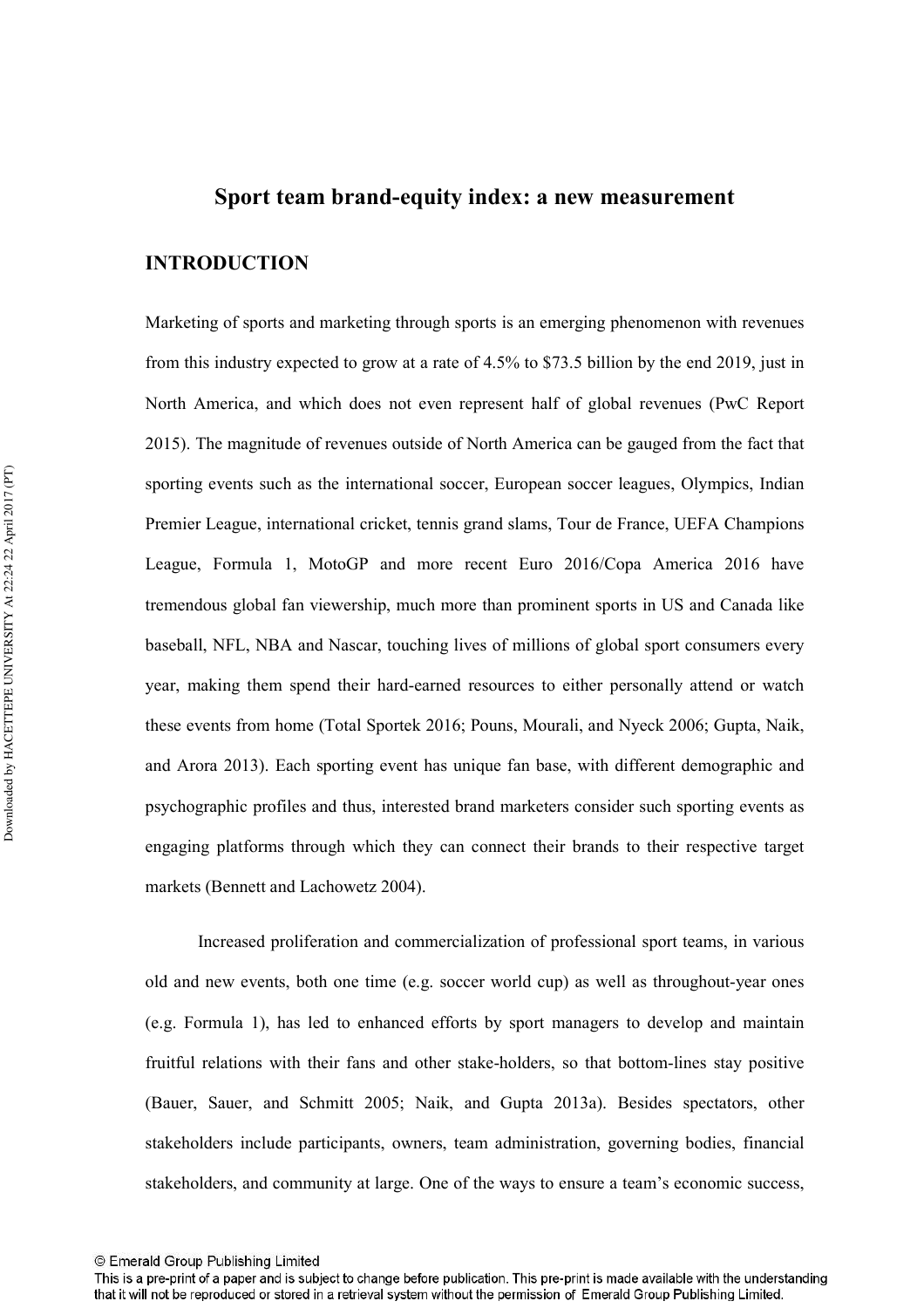and one laid heavy emphasis upon by team owners and managers, is team branding that ensures higher brand valuations and consequently a larger loyal fan base (Naik, and Gupta 2013b). The relation is evident as some of the biggest brands in sports are not only valued in billions of dollars but also enjoy the highest number of followers across the world. It has also been observed that higher loyalty of fans further ensures their involvement in the team's offfield activities (say buying merchandise, attending special events, etc.) and adds to a team's economic prowess, so much so that the sport itself becomes dependent on and driven by the most powerful teams, in form of not only fan following but also resultant benefits like television revenues, broadcast rights, etc. For example, for the 2014/15 La Liga season, Barcelona earned an estimated \$173 million from worldwide TV rights while lower teams like Eibar had to make do with \$15 million – a factor of 11.5 to 1 (McMohan, 2015). This discrepancy exists in all form of sports and thrives because of the huge fan following such teams have. In a survey by Gallup in 2013 conducted worldwide, it was observed that 56% of the respondents were watching a sport only because they were the fans of a particular participant team. In its July 2015 issue, Forbes announced the names of the world's most valuable sport teams that have established themselves as global brands beyond their on:the: field performance. Real Madrid tops the list with a current value of \$3.26 billion followed by Dallas Cowboys (\$3.20 billion), New York Yankees (\$3.20 billion), Barcelona (\$3.16 billion), Manchester United (\$3.10 billion) and many others. Researchers have, over time, argued that high team brand-equity can result into increased fan loyalty, global presence, differentiation of team, positive fan attitude and increased purchase intentions which ultimately lead to economic success and hence, it's important for team management to identify critical factors that have an impact on the success of the teams (Bauer, Sauer, and Schmitt 2005; Naik, and Gupta 2013a). Indeed, measuring and evaluating the equity of a team:brand on a continual basis is a required strategic manoeuvre by team managers. And

<sup>©</sup> Emerald Group Publishing Limited

This is a pre-print of a paper and is subject to change before publication. This pre-print is made available with the understanding that it will not be reproduced or stored in a retrieval system without the permission of Emerald Group Publishing Limited.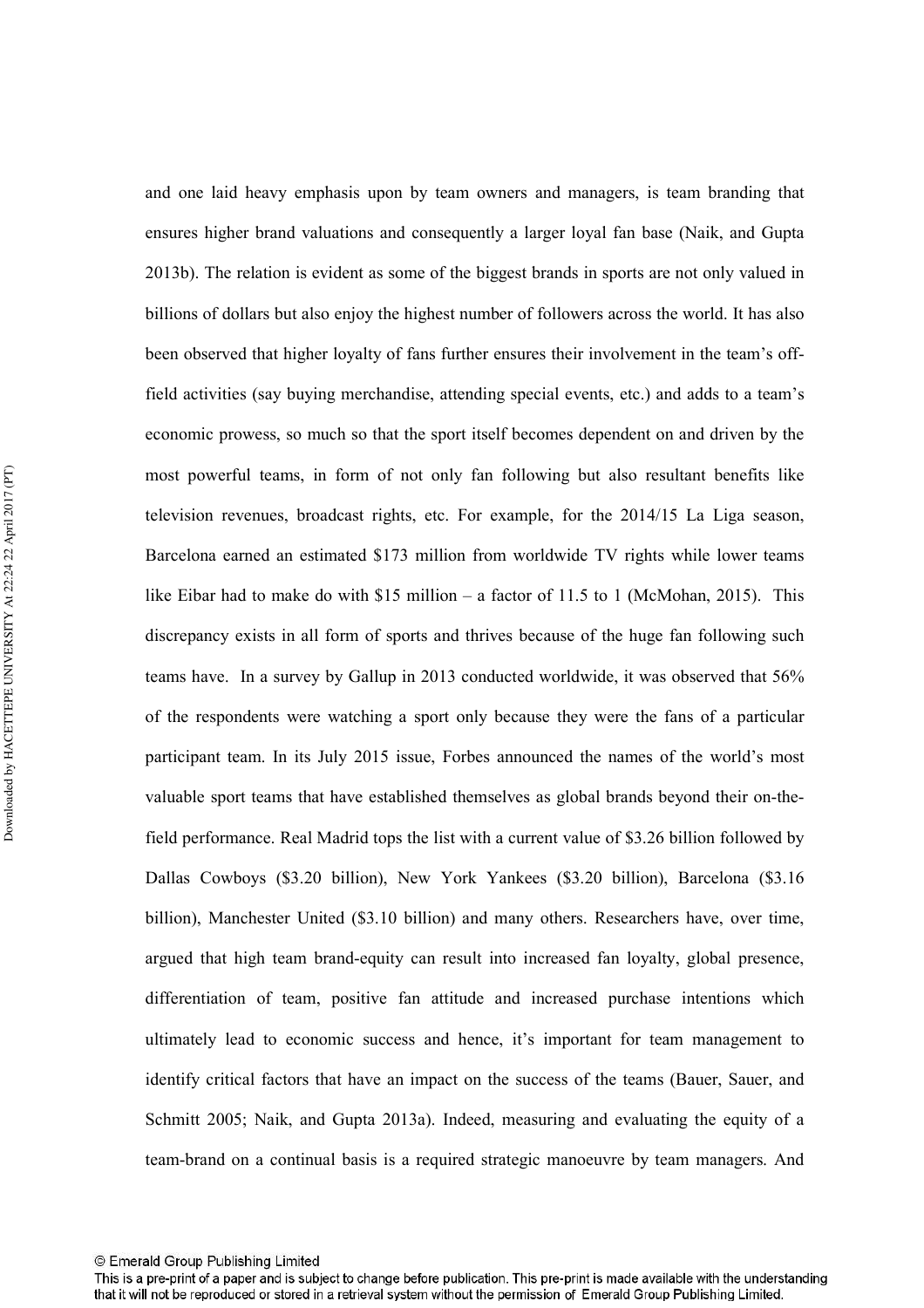realizing the importance of this, plenty of scales have been developed in various academic works to measure a sport teams' brand-equity, based on the well-researched concept of consumer:based brand equity (CBBE) (e.g. Gladden, Milne, and Sutton 1998; Gladden and Funk 2002; Bauer, Stockburger-Sauer and Exler 2008; Villarejo-Ramos and Martin-Velicia 2007; Ross 2006; Ross, Russell, and Bang 2008). Just like the various iterations to develop scales for measuring CBBE, the scales for measuring spectator based team brand equity also use reflective indicators, some of them running in a large number of dimensions and each with similarly-worded indicators, which implies there is serious question on their coverage of the concept meaning as well as practical application (Diamantopoulos and Winklhofer 2001). Consequently, we make an effort to propose a robust, yet parsimonious sport brand:equity formative index which can be used to not only measure sport teams' brand equity, but also is more useful for practitioners.

Development of index is not same as traditional scale development and follows a substantially different way of validation (Diamantopoulos and Winklhofer 2001; Wang, Hsu, Hsu and Hsieh 2011). This research banks upon previous studies that have developed indices, for example retailer brand-equity index and brand equity index for hospitals by Arnett, Laverie, and Meiers (2003) and Wang, Hsu, Hsu and Hsieh (2011) respectively, to ensure a rigorous procedure. The paper is arranged as follows. We, first, introduce the concept of brand equity in sport, as well as a detailed discussion of how the index is constructed. The section after that gives information about methodology and results. In the final section, some strategic issues have been raised followed by discussion and conclusion.

## **LITERATURE REVIEW**

# **Brand-Equity in Sport**

This is a pre-print of a paper and is subject to change before publication. This pre-print is made available with the understanding that it will not be reproduced or stored in a retrieval system without the permission of Emerald Group Publishing Limited.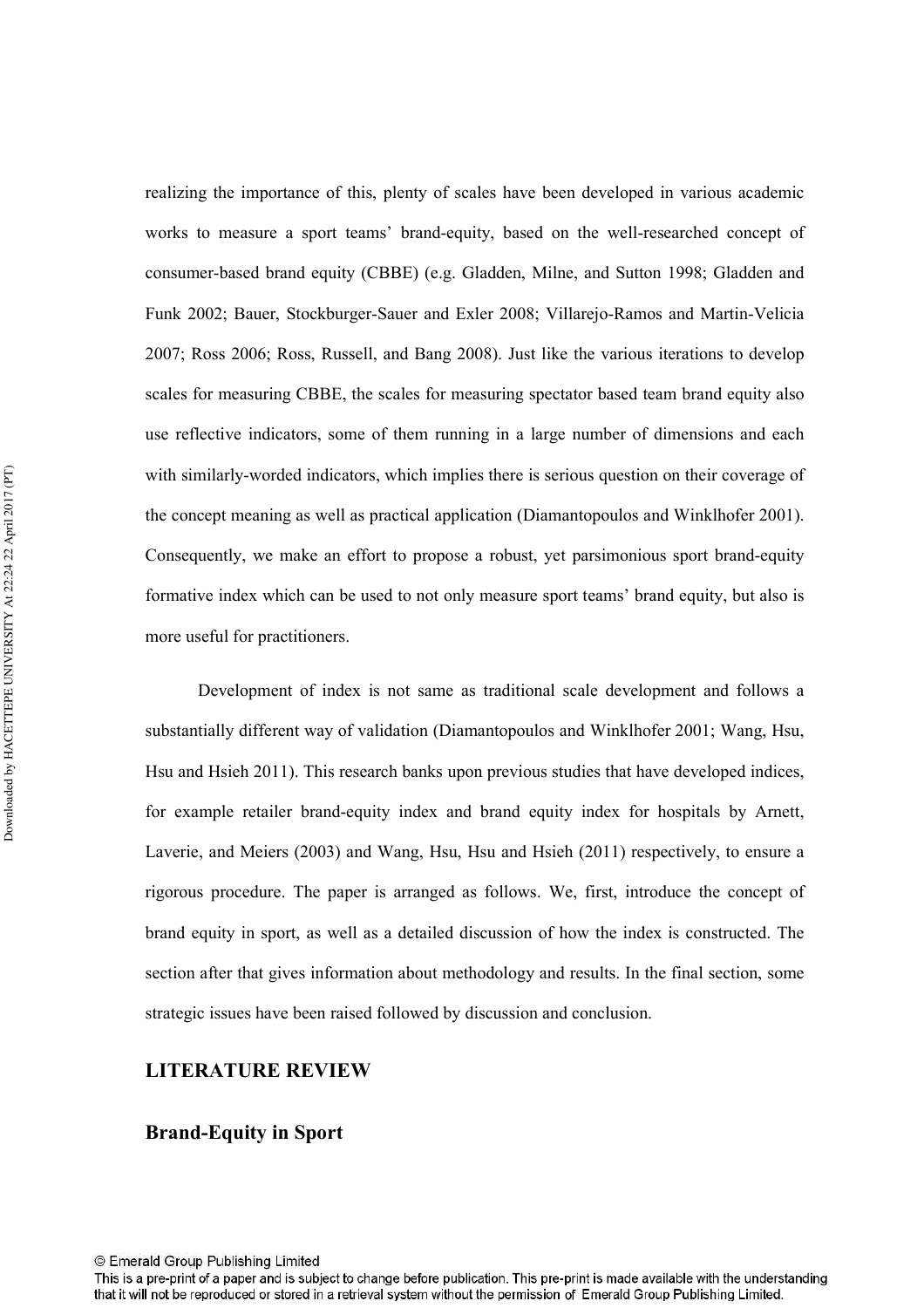The concept of brand equity emerged during 1980s and is now an important strategic driver for evaluating a firms' long-term performance (Sriram, Balachander, and Kalwani 2007). Brands are considered as one of the most valuable assets for companies and marketers adopt various strategies to build strong consumer based brand equity (Blackett, 1991; Emari, Jafari, and Mogaddam 2012). This increased interest in brand equity also reflects amongst academic researchers, and has manifested in a huge body of knowledge on brand equity with great variances about the ascribed meaning to this concept. Aaker (1991) described brand equity as the set of brand assets and liabilities linked to a brand adding to or subtracting from the value provided by a product or service to a firm and to the firm's customers. Yoo and Donthu (2001) built upon it by considering brand equity as the difference in consumer choice between a focal branded product and an unbranded product, given the same level of product features. A positive marketing outcome created by the branded product is responsible for high brand differentiation, high customer awareness, unique and favourable brand associations in customer memory, generating high customer based brand equity (Yoo and Donthu, 2001; Keller 1993).

Extant literature consistently suggests that brand equity should be an important topic of research because it is considered as the combination of key customer behaviour variables like loyalty, patronage, association, and trust (Yoo, 1996). To practitioners, brand equity is significant as it contributes positively to both long-term profits and sales (Yoo, 1996). Building strong brand equity is imperative in creating a point of differentiation to achieve competitive advantages for firms (Yoo et al., 2000). Literature and practice have consistently argued that brand equity increases the probability of brand choice, customer patronage behaviour, customer retention, and willingness to pay a price premium, as well as decreases vulnerability to competitive marketing action and an elastic response to price increases

This is a pre-print of a paper and is subject to change before publication. This pre-print is made available with the understanding that it will not be reproduced or stored in a retrieval system without the permission of Emerald Group Publishing Limited.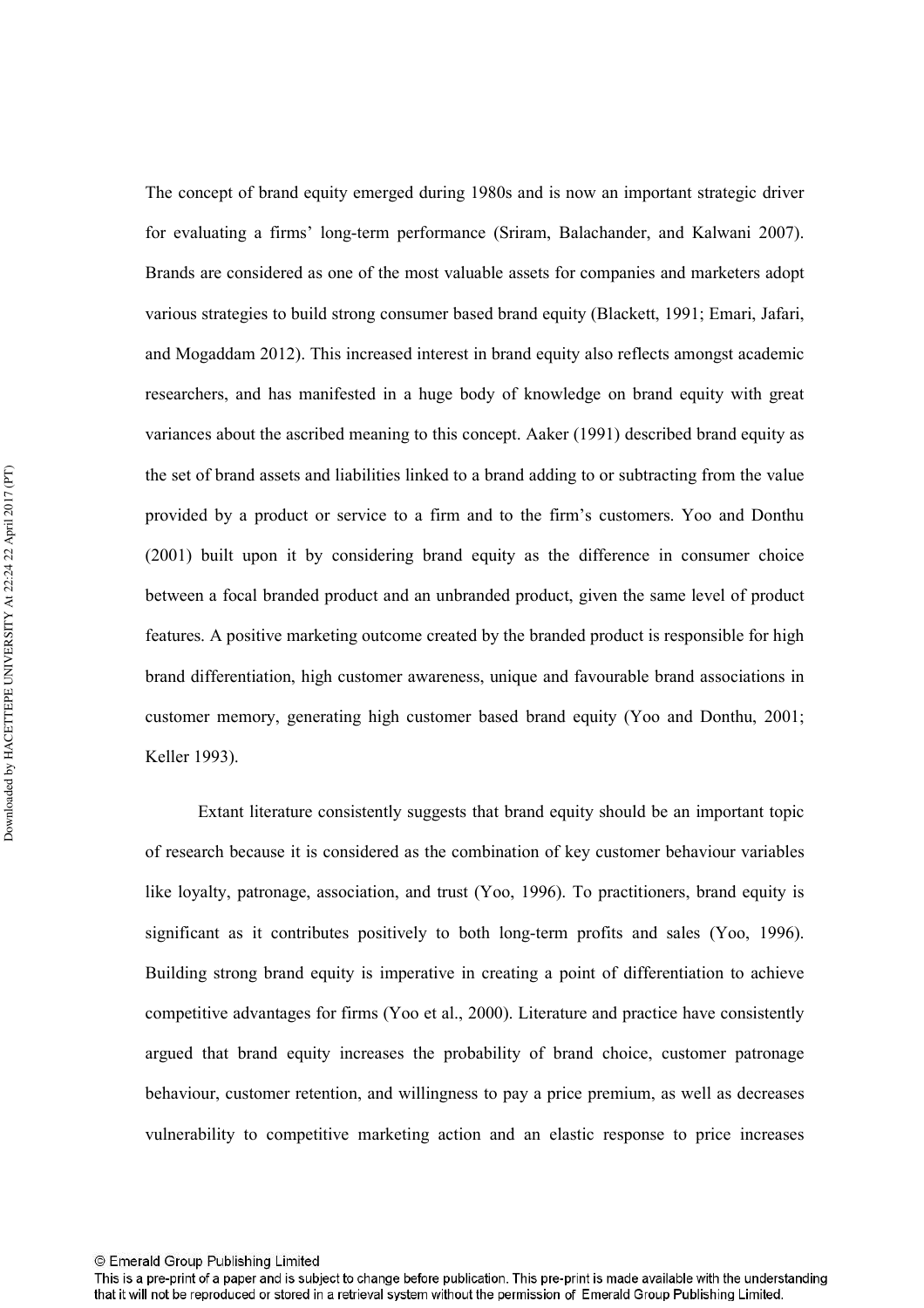(Aaker, 1991; Keller, 1993; Yoo, 1996). Besides, brand equity is also a crucial determinant in acquisition and merger decisions (Mahajan et al., 1994).

Rich applications in a variety of fields such as healthcare (Blackston 1992; Ferguson, Paulin, and Bergeron 2010), general services (Voss, Roth, and Chase 2008; Berry 2000), sportwear (Tong and Hawley 2009; Kocak, Abimbola, and Ozer 2007), promotion and celebrity endorsements (Dwivedi, Johnson, and McDonald 2015; Clayton, and Heo 2011), sponsorship-linked marketing (Carrillat, Harriss, and Lafferty 2010, Cornwell 2008), financial services (Taylor, Hunter, and Lindberg 2007), fast moving consumer goods (Netemeyer et al. 2004), automobiles (Tolba and Hassan 2009; Pappu, Quester, and Cooksey 2007), has also generated greater interest in its application in research on sports (Biscaia et al., 2016; Voshida, Gordon, Heere, and James 2015; Teed et al. 2009; Gupta, Naik, and Arora 2013). This is because commercialization of sport has extended it beyond the arena of play, and includes a wide variety of offerings, ranging from the sale of tickets and food in the stadiums to licensed products, media and broadcasting rights, infrastructure and sponsorships. A number of sport marketing ventures, like Brandwave, Chime Sports Marketing, Fenway Sport Management or Intersport, are emerging globally to leverage the benefits of sport commercialization (Ratten and Ratten 2011, Hernandez 2002).

Branding of sport teams has become the focal point of the marketing strategy with an objective to differentiate their teams and also developing competitive advantage through strong team brand equity (Ratten and Ratten 2011, Suckow 2008, Gladden, Irwin, and Sutton 2001). The benefits of building brand:equity of teams reflecting high purchase intentions of tickets and team merchandise, increased fan loyalty and economic success in longer run are well documented in some recent works as well (Biscaia, et al. 2016; Biscaia et al. 2013; Doyle, Filo, McDonald, and Funk 2013; Teed et al. 2009; Kerr and Gladden 2008; Emari, Jafari, and Mogaddam 2012, Bauer et al. 2005; Bauer, Sauer and Schmitt 2005).

<sup>©</sup> Emerald Group Publishing Limited

This is a pre-print of a paper and is subject to change before publication. This pre-print is made available with the understanding that it will not be reproduced or stored in a retrieval system without the permission of Emerald Group Publishing Limited.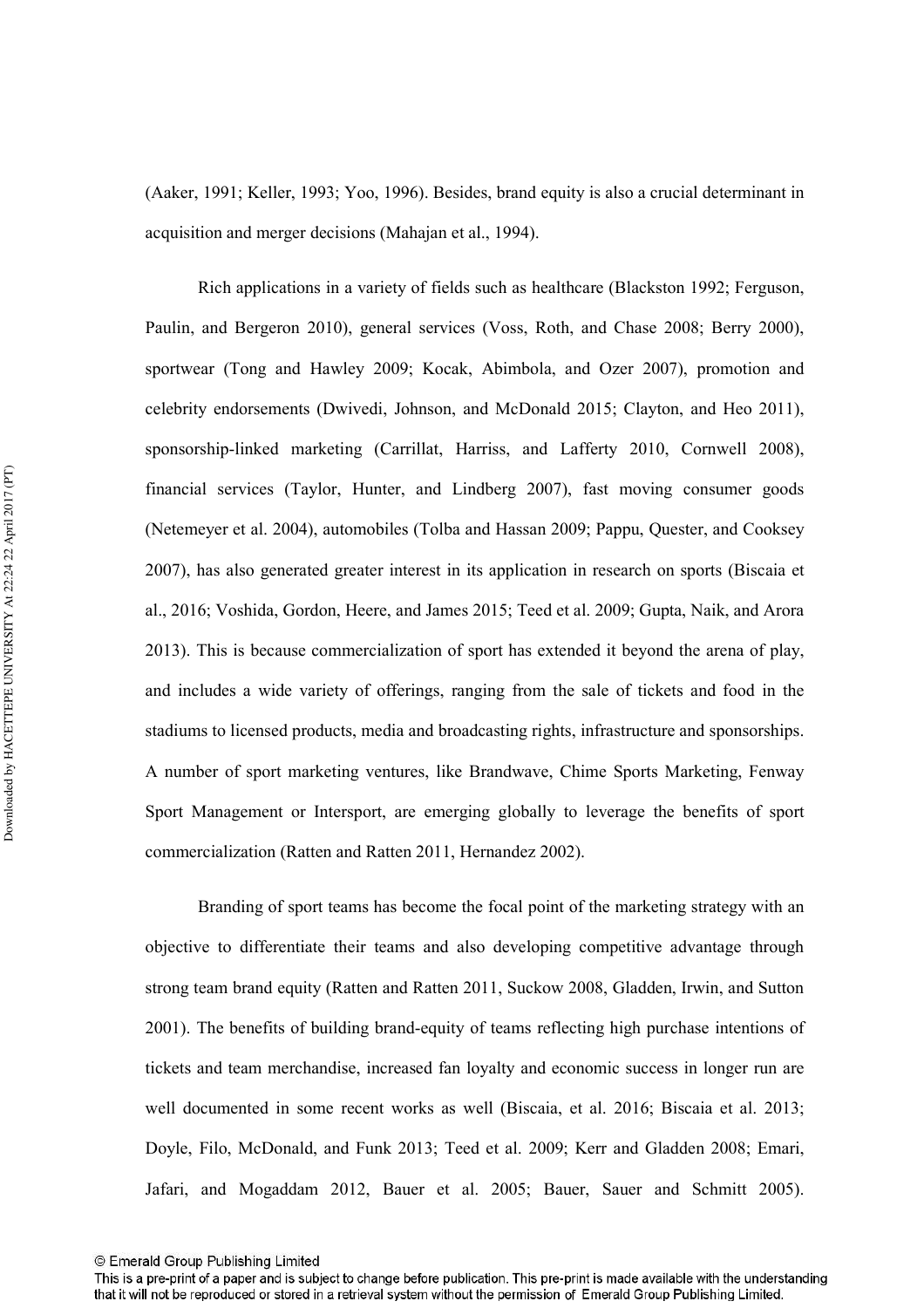Consequently, professional sport executives strategically manage their teams as brands and leverage its long-term benefits, something which can't be provided by performance alone (Suckow 2008, Ross 2006). In view of increased importance of branding of teams and the measurement of team brand equity for the marketing executives, researchers have developed frameworks aimed at measuring the brand-equity of sport teams using primarily reflective indicators (e.g. Gladden, Milne, and Sutton 1998; Gladden and Funk 2002; Bauer, Stokburger-Sauer, and Exler 2008; Kerr and Gladden 2008; Villarejo-Ramos, and Martin-Velicia 2007). One of the earlier efforts to do so was by Gladden, Milne and Sutton (1998) who used Aaker's (1996) multidimensional perspective for extension into sport brand equity and categorized antecedents of sports based brand equity into three classes: team related, organization related and market related while brand equity itself was measured by perceived quality, brand awareness, brand associations and brand loyalty in Division I college athletics. This work has been extended by several researchers like Gladden and Milne (1999) who added two more components to sport brand equity antecedents, logo design and stadium, for application of Gladden et al. (1998) framework in professional sport. Other researchers also contributed to this literature, for example Villarejo-Ramos and Martin-Velicia (2007) and Kerr and Gladden (2008), but while the framework by Gladden et al. (1998) was largely conceptual, the model for the latter mentioned works were developed from the perspective of an equipment manufacturer. Later, Biscaia et al. (2013) used a four step, multi-staged confirmatory factor analysis to measure the brand equity of a professional Portuguese soccer team among soccer fans using refined spectator:based brand equity (SBBE) scale and recognize the importance of experiential benefits and cultural differences that could impact sport brand equity. In a related work, Jang, Ko, and Chan-Olmsted (2015) developed spectator-based sports team reputation (SSTR) scale consisting of team performance, team tradition, team social responsibility, spectator orientation, management quality and financial

<sup>©</sup> Emerald Group Publishing Limited

This is a pre-print of a paper and is subject to change before publication. This pre-print is made available with the understanding that it will not be reproduced or stored in a retrieval system without the permission of Emerald Group Publishing Limited.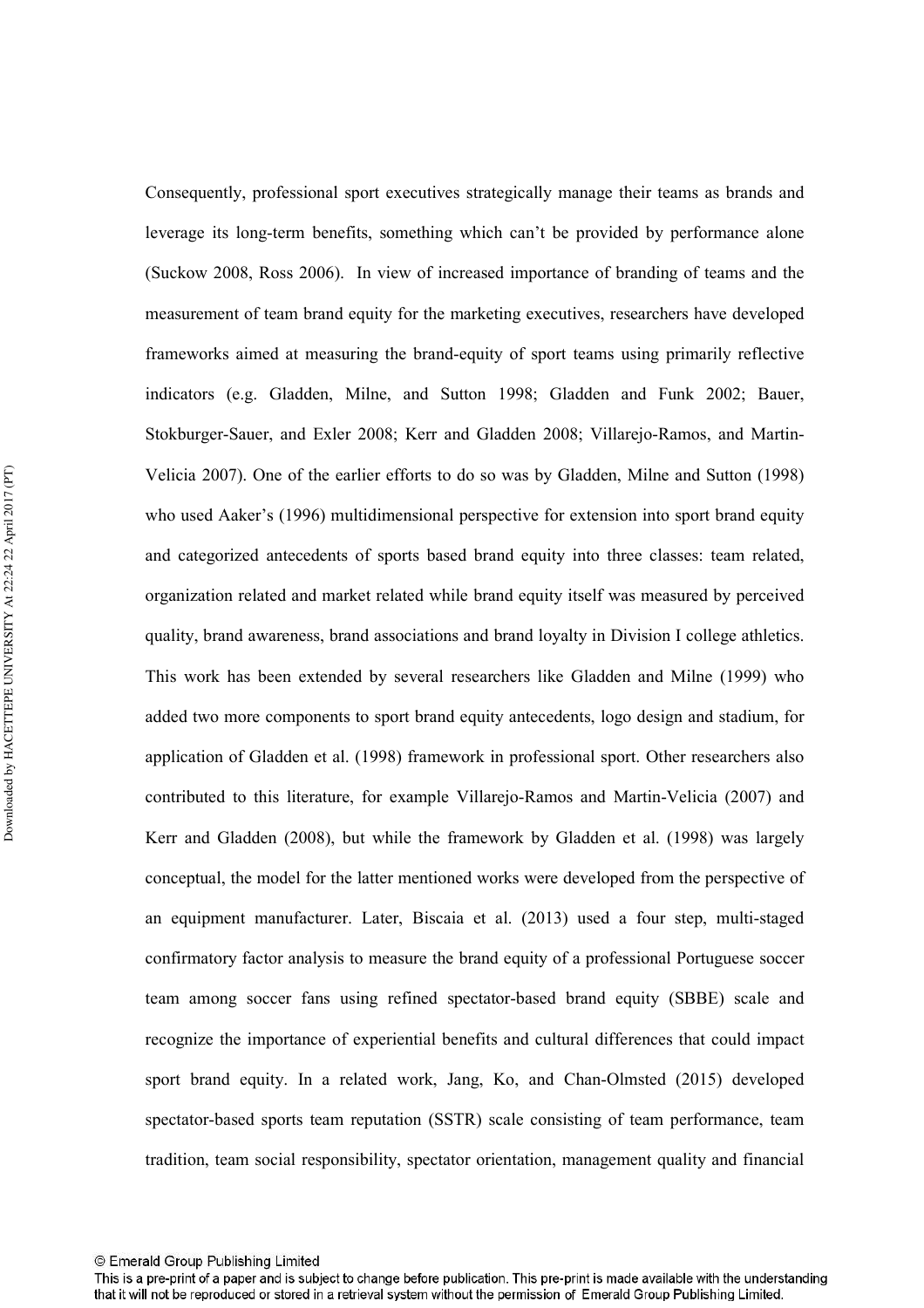soundness to measure reputation of a sports team among fans having a potential to build brand:equity of sport teams and found that sport teams having high reputation have a positive fan trust and fan identification with the team. Recently, Biscaia et al. (2016) used the brand equity measurement scaled developed by Biscaia et al. (2013) and explored differences for team brand equity perceptions across fans (paid members) and non-members of a sport team that was found to impact fan's behavioural intentions.

Along with works mentioned above based on Aaker's (1996) conceptualization, Keller's (1993) definition of brand-equity has also been adopted by researchers for developing frameworks for sports brand equity. For example, team association model (TAM) by Gladden and Funk (2002) consists of 16 items to measure brand associations. Similarly, brand equity in team sports (BETS) scale by Bauer, Stokburger:Sauer, and Schmitt (2005) consists of 14 items. Later, Bauer, Stokburger:Sauer and Exler (2008) proposed a modified TAM and extended the concept to professional soccer teams with an upgraded BETS scale. All of these frameworks were criticized owing to their measurement of spectator attendance and motives and not really delving into team associations, critical to brand equity (Ross, James, & Vargas, 2006; Branvold, Pan, & Gabert, 1997). These limitations were covered by the team based association scale (TBAS) consisting of 11 sport team brand association dimensions proposed by Ross et al. (2006). Ross (2006) also proposed a conceptual spectator based brand equity (SBBE) model relating marketing strategies of a sports firm and its relationship to consumer:brand relationship which has been subsequently shown to affect long term revenues and profits. The beauty of Ross' (2006) work lays in the fact that it considers professional sports as a service in nature and includes customers' experience with sports services which previous models lack (Ross, Russel and Bang, 2008). Building on this work, Ross, Russell and Bang (2008) empirically tested SBBE framework to propose a reliable extended marketing mix that reflected effecting marketing efforts for a sports:related

<sup>©</sup> Emerald Group Publishing Limited

This is a pre-print of a paper and is subject to change before publication. This pre-print is made available with the understanding that it will not be reproduced or stored in a retrieval system without the permission of Emerald Group Publishing Limited.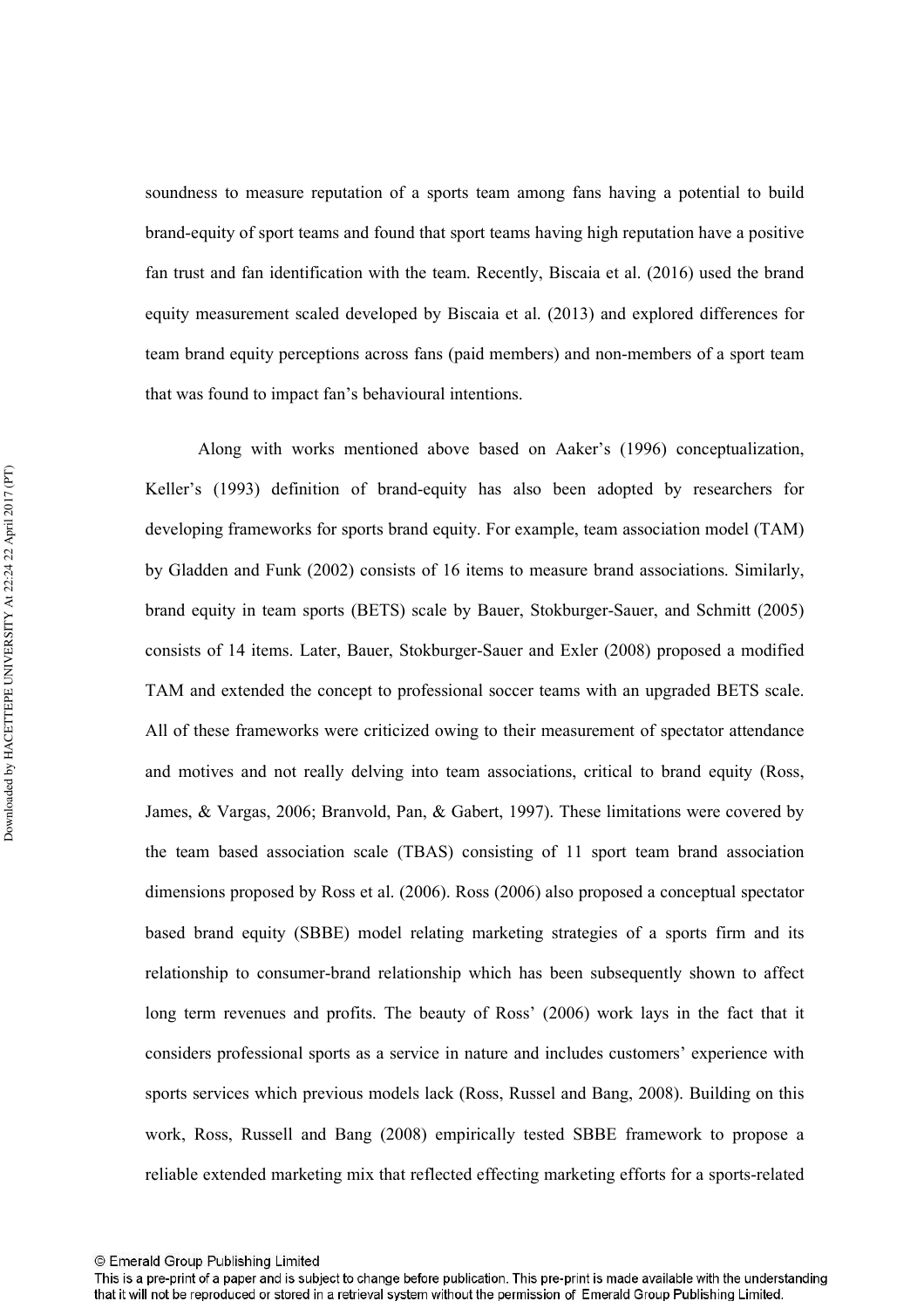firm, with consequential effects on brand awareness and brand associations. In their scale, Ross, Russell, and Bang (2008) adopted seven services marketing mix elements and proposed it to measure brand equity as made of brand association and brand loyalty (Keller, 1993). While brand association was measured by attributes like non-player personnel, team's success, history of the team, stadium/home of the team, team characteristics, logo of the team, concessions, socialization, team rivalry, commitment and organizational attributes, brand loyalty was conceptualized as a mix of team identification and team internalization. We delve into the meanings of these concepts later. Despite the detail of the model, as well as empirical support through adequate factor loadings and average variance extracted (AVE) values, the authors, somewhat erroneously base prediction:oriented arguments on a reflective second order model. As an example, they mention "several dimensions were particularly predictive of their respective second order latent variables(LV). Success (.95) and Team characteristics (.91) were strongly predictive of the brand association dimension. This supports prior research on brand image in that the past reliability of a service has a strong influence on the image of that brand (Bebko, 2000). Specifically, the reliability of a sport team may be characterized as the consistency of a winning team. Interestingly, Socialization (.45) and Concessions (.48) were not found to be as strong in predicting brand associations" (p.333). Such a statement can be made only when the higher order construct, as well as the first order ones, are conceptualized as formative constructs, flowing the causality from the item to the construct and not the other way round, as in the case of a reflective construct. Though rigorously developed, the authors suggest validation of modified SBBE in different contexts, outside North American sport, for establishing model validity. Also, the impact of brand:equity on favourable variables were not examined which is important for evaluating a scale's nomological validity (Biscaia et al. 2016; Biscaia et al. 2013). We attempt to not only revalidate and extend the model by Ross, Russell, and Bang (2008) as formative index,

<sup>©</sup> Emerald Group Publishing Limited

This is a pre-print of a paper and is subject to change before publication. This pre-print is made available with the understanding that it will not be reproduced or stored in a retrieval system without the permission of Emerald Group Publishing Limited.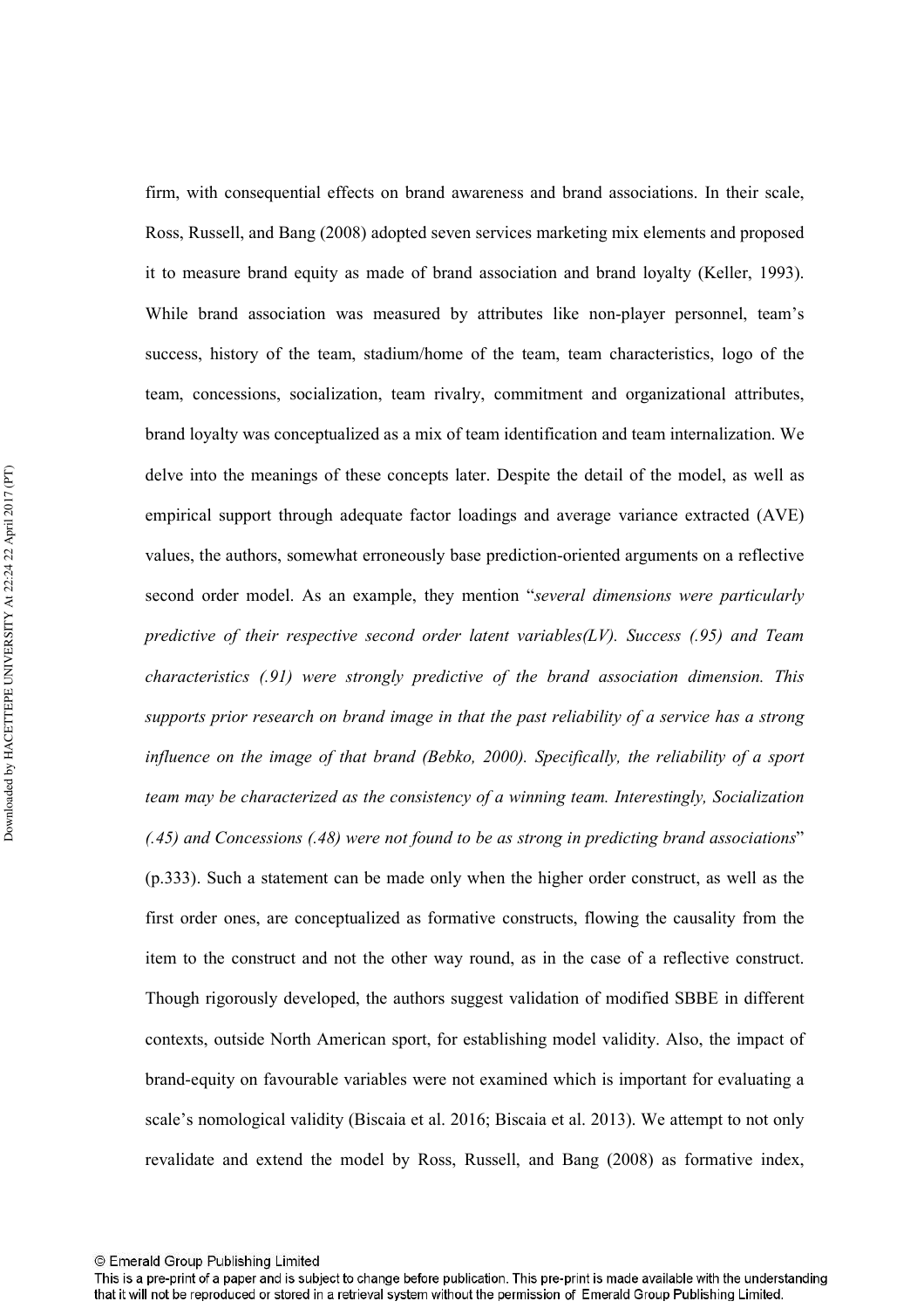rebranded as the sport-team brand equity index, but also evaluate the arguments made by them about outcomes of such a scale.

#### **Index as a measurement tool**

The conventional perspective on measurement is based on the domain sampling model (Nunnally and Bernstein, 1994), according to which the latent variable determines its indicators. This approach dominates the social science and management literature (Coltman et.al., 2008; Diamantopoulos, 1999) and is known as reflective measurement model. This approach assumes that any change in the latent variable will be reflected in all the indicators (Bollen and Lennox, 1991) and that the causality flows from the latent construct to the indicator (Coltman et.al. 2008). This approach has been used by Ross, Russell and Bang (2008) to develop SBBE. In certain cases, the direction of causality flows in opposite direction, from the indicator to the construct (Edwards and Bagozzi, 2000) and that latent construct is determined as a combination of its indicators (Coltman et.al. 2008) and the indicators could be viewed as causing the construct rather than being caused (Bagozzi and Fornell, 1982; MacCallum and Browne, 1993). This approach is known as formative measurement model (Jarvis, MacKenzie and Podsakoff, 2003) where the measures are defining the conceptual meaning of the construct. This approach has been used in the area of sociology or psychology (MacCallum and Browne, 1993), marketing (Diamantopoulos, 1999; Diamantopoulos and Winklhofer, 2001; Diamantopoulos, 2005), organizational behaviour (Diamantopoulos and Siguaw, 2006), tourism (Kyle and Jun, 2015), retailing (Arnett, Laverie and Meiers, 2003), hospitals (Wang, Hsu, Hsu and Hsieh, 2001) and in sports (Sarstedt, Ringle, Raithel and Gudergan, 2014; Uhrich and Benkenstein, 2010). According to Bollen and Lennox (1991) a multi:item measure based on formative indicators is known as an index and Diamantopoulos and Winklhofer (2001) propose certain guidelines for formulation of

<sup>©</sup> Emerald Group Publishing Limited

This is a pre-print of a paper and is subject to change before publication. This pre-print is made available with the understanding that it will not be reproduced or stored in a retrieval system without the permission of Emerald Group Publishing Limited.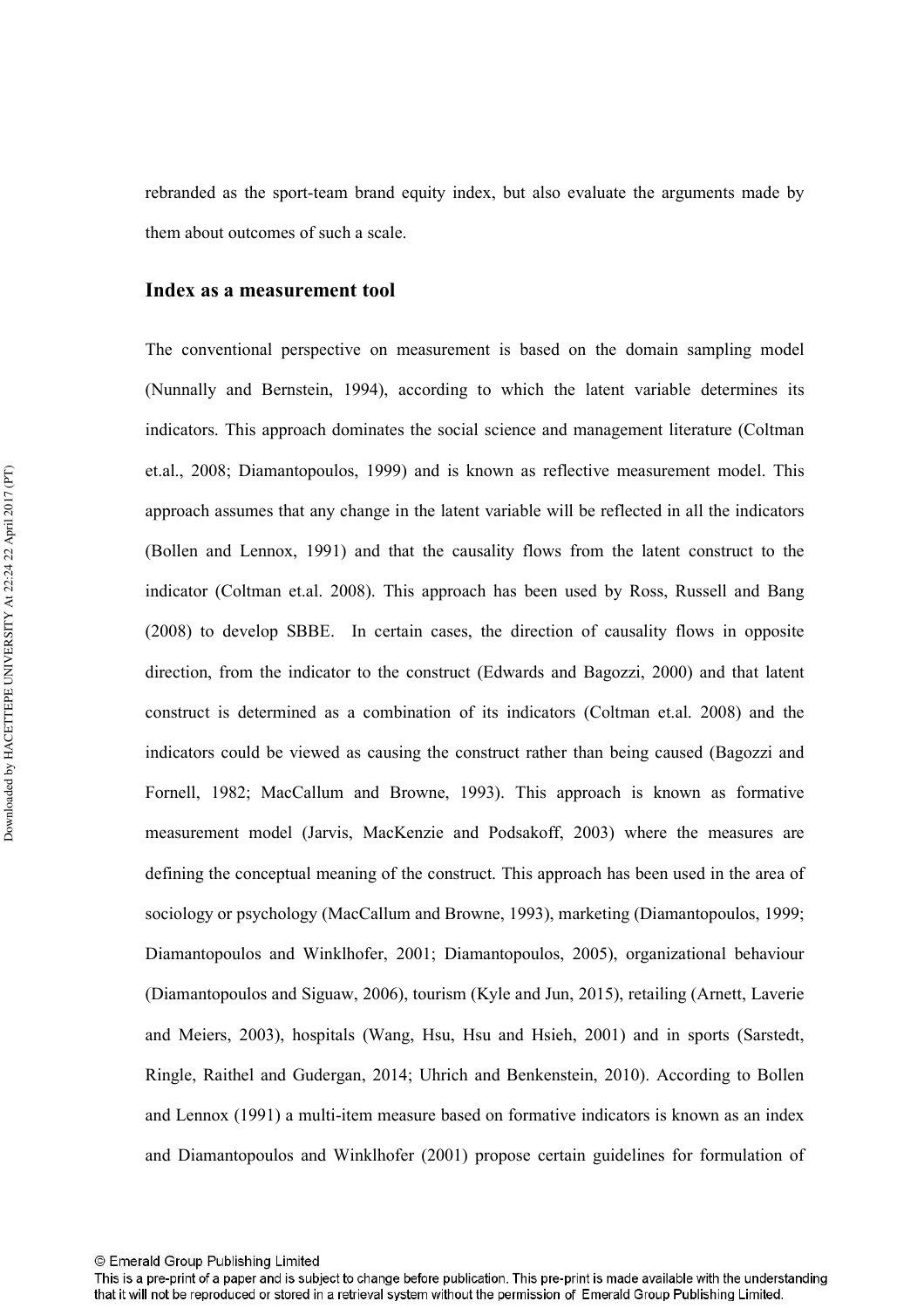formative multi-item index. However, unlike formative LVs, scale development procedures for reflective indicators are well established among researchers and thus, attract maximum efforts (Diamantopoulos and Winklhofer, 2001; Churchill 1979). In the domain of sport marketing, Gladden, Milne and Sutton (1998) advise brand managers to incorporate various facets of a team as a component of brand equity to effectively enhance team image and their revenues. Subsequently, Gladden, Irwin and Sutton (2001) also put more focus on strengthening the team's brand by giving greater emphasis on branding as a set of strategic activities to achieve the long-term profits. Since our conceptualization of brand equity involves consumer's perception about a multitude of strategic choices and decisions taken by a team's management, which may not be necessarily interrelated with each other, but together determine a team's brand equity, as well as financial success, a formative item derived brand equity index makes a more logical case in the context of this study.

## **CONCEPTUALIZATION OF STBE INDEX**

Specifying the scope of the latent variable and identifying the domain of the concept which the index intends to capture, is the first step in the process of index formulation (Diamantopoulos and Winklhofer 2001). The items selected as indicators must capture the entire domain of the construct, as the exclusion of any one can lead to poor specification of the latent variable (Bollen and Lennox 1991). In case of reflective specification, it is not as important as the omission of any indicator does not change the definition of the latent variable. To ensure this, we used the spectator:based brand equity (SBBE) framework of Ross, Russell, and Bang (2008), as a starting point, with contextual modification in the context of Indian Premier League. Building on the works of Arnett, Laverie, and Meiers (2003) and Wang, Hsu, Hsu and Hsieh (2011), we conceptualize team brand equity to consist of four dimensions i.e. team brand awareness, team performance, brand association and team loyalty. Brand awareness is the familiarity of a specific team amongst viewers and is a

<sup>©</sup> Emerald Group Publishing Limited

This is a pre-print of a paper and is subject to change before publication. This pre-print is made available with the understanding that it will not be reproduced or stored in a retrieval system without the permission of Emerald Group Publishing Limited.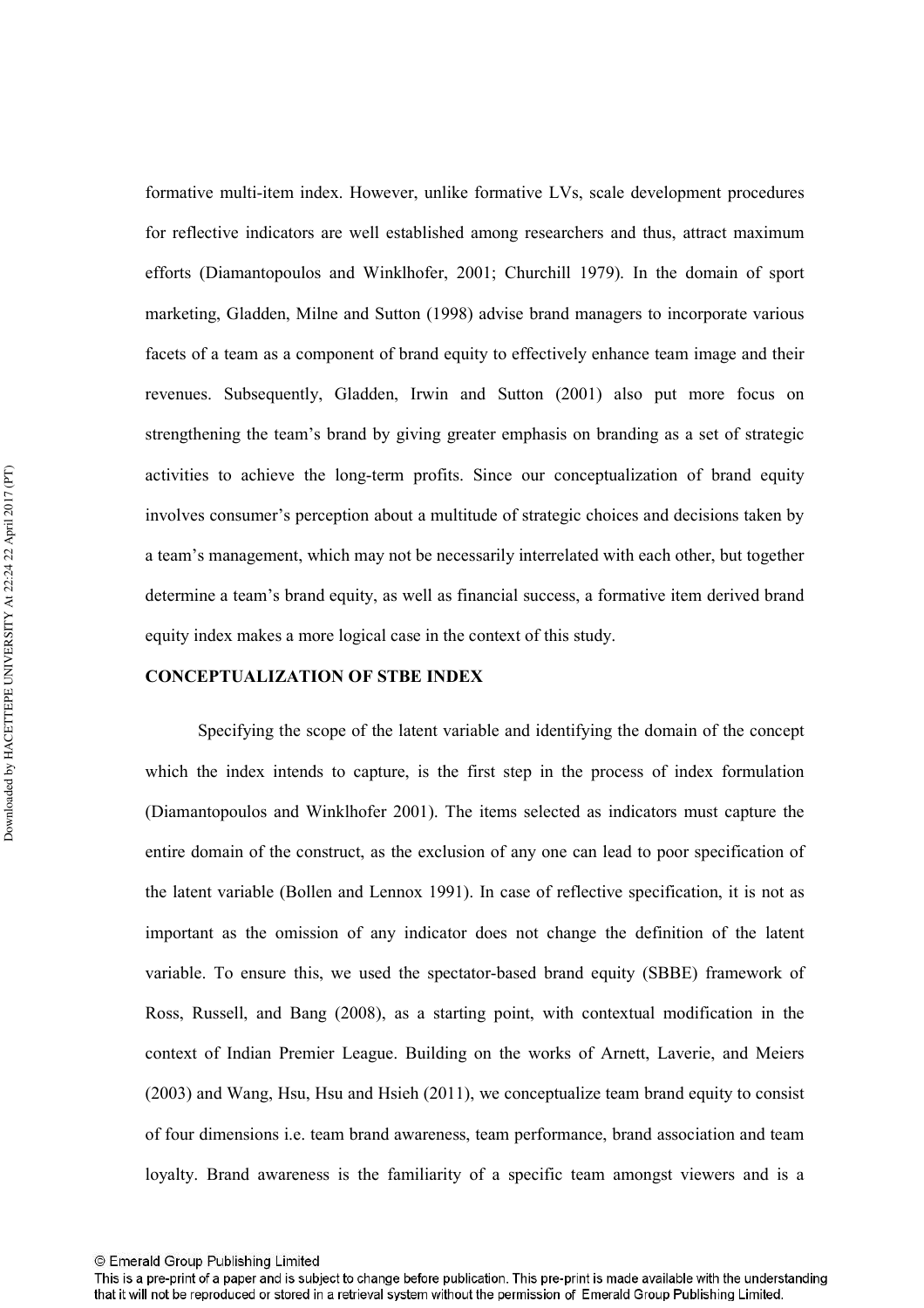manifestation of how well consumers can recall elements related to the team like logo, symbol, slogan, colour of jersey, etc. (Gladden, Milne, and Sutton 1998; Ross 2006). Brand awareness is the lowest level of brand equity and provides rationale for existence of sports team besides representing chances that a consumer may move up higher in the chain to become a brand loyal fan (Funk and James 2002). Another dimension, similar to perceived service quality, is team performance which measures past performances of a team accumulated to generate its current equity. We conceptualize team performance to include two aspects - team success and team rivalry. While team success refers to an aggregate of not only a team long:run success in a specific competition but also the subjective opinion about the quality of players that the team has we as well as the overall quality of the team itself (Ross, James, and Vargas 2006), team rivalry is conceived as the intensity of competition that exists between the contextual team and known historical rivals (Ross, Russell, and Bang 2008). Team rivalries represent a very important facet of team performance, so much so that sometimes team rivalries define a competition itself (for example the Spanish La Liga being known for Real Madrid and Barcelona rivalry) in turn producing moments that are forever etched in the mind of team fans. The conceptualization of team rivalry stays for not only team sports but also individual sports, with the difference that the individual competitor also represents a team with individual-to-individual fierce rivalry encouraging players to perform better when faced with a traditional rival (Amegashie and Kutosoati 2005; Triplett 1898, Tauer and Harackiewicz 2004).

Brand associations influence consumer behaviour, brand differentiation, forming positive attitude/feelings towards a brand and give consumers a strong reason to purchase that brand (Aaker 1991; Aaker 1996). Aaker (1991) defined brand associations as those thoughts that come to consumers' mind when a brand is encountered and reflect what she thinks of a brand. Ross (2006) argued that brand associations can help sport teams in the same way they

<sup>©</sup> Emerald Group Publishing Limited

This is a pre-print of a paper and is subject to change before publication. This pre-print is made available with the understanding that it will not be reproduced or stored in a retrieval system without the permission of Emerald Group Publishing Limited.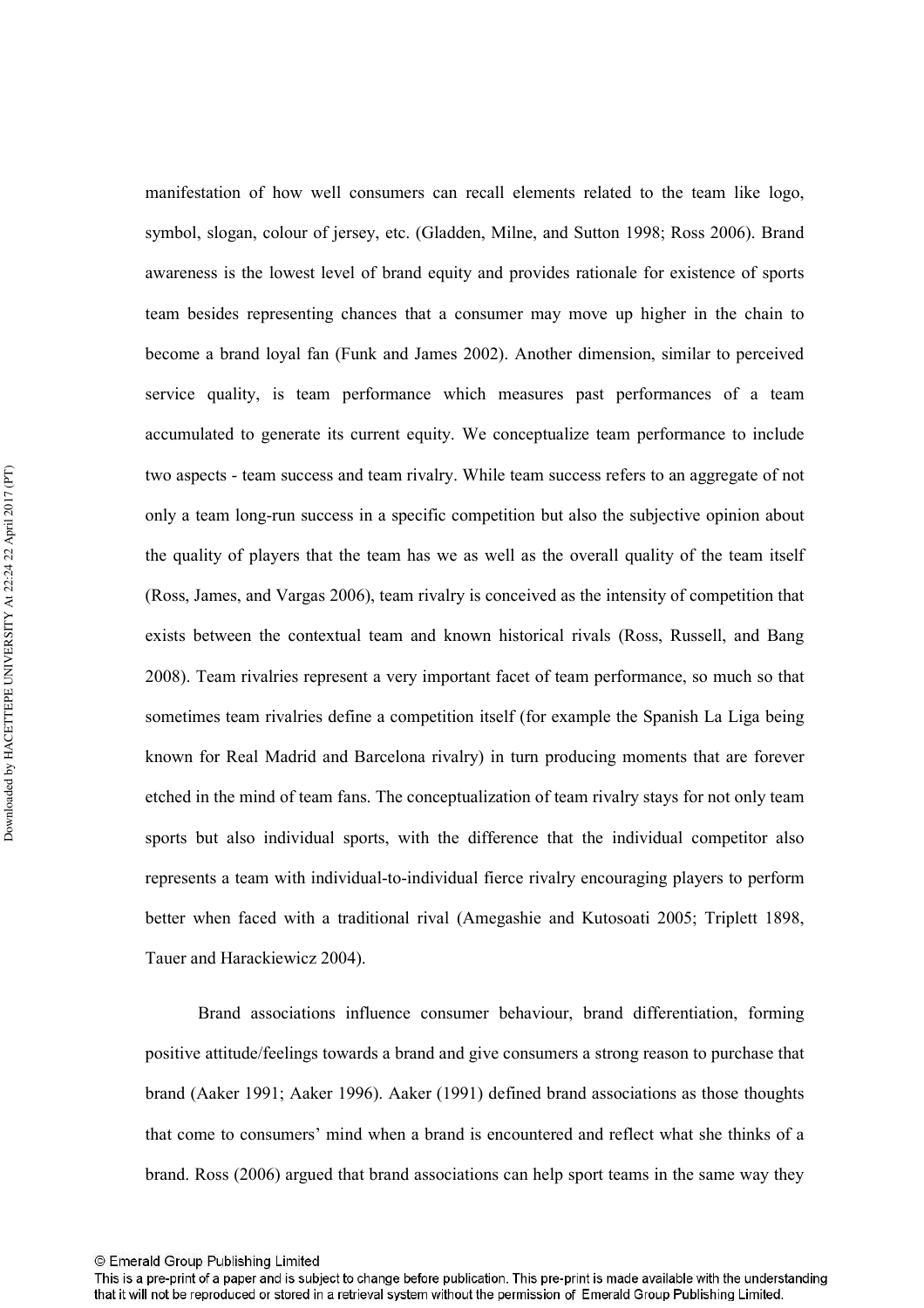help brands. In this study we consider two types of brand association i.e. team related associations and non-team related associations. We include team history as team related association and non-player personnel and socialization as non-team related associations. Team history represents the storyline of a team, representing its successes and failures, accumulated over a long period of time encompassing long term fan loyalty and unique team imagery with a string effect on overall perceived team value and consumer based brand: equity (Villarejo-Ramos and Martin-Velicia 2007). Non-player personnel like coaches, owners, and team management had to spot and develop potential talents by applying new and innovative training methods, selecting and motivating players for the team, developing strategies and game layouts during the matches which impacts team performance, success and contributes to team brand-equity.

The relationship that a viewer shares with a team can be well explained by the social interaction theory, which defines associations people share with others, and in this context, fans of a team (Ross, James, and Vargas 2006). In a networked society, the decision to follow or not follow a team is not always an individual decision but is contingent by social approval, representing consent of immediate society of an individual (Wakefield and Sloan 1995). This implies that in case surrounding members of society depict high fan following for a team, it's quite likely an individual immersed in the society will also exhibit brand loyalty to the team, a concept well discussed in sports literature as peer group acceptance (PGA) (Gladden and Funk 2002). Our conceptualization of team brand loyalty is manifested through team identification and team internalization, as mentioned earlier. While team identification, representing emotional connect of a fan with a team expressed through personal commitment and strong feelings for a team (Sutton et al. (1997), team internalization represents an individual's self-reasoning so as to fulfil his dispositional needs which reflects their psychological needs, fans characteristics, and most importantly their personality traits (Funk

This is a pre-print of a paper and is subject to change before publication. This pre-print is made available with the understanding that it will not be reproduced or stored in a retrieval system without the permission of Emerald Group Publishing Limited.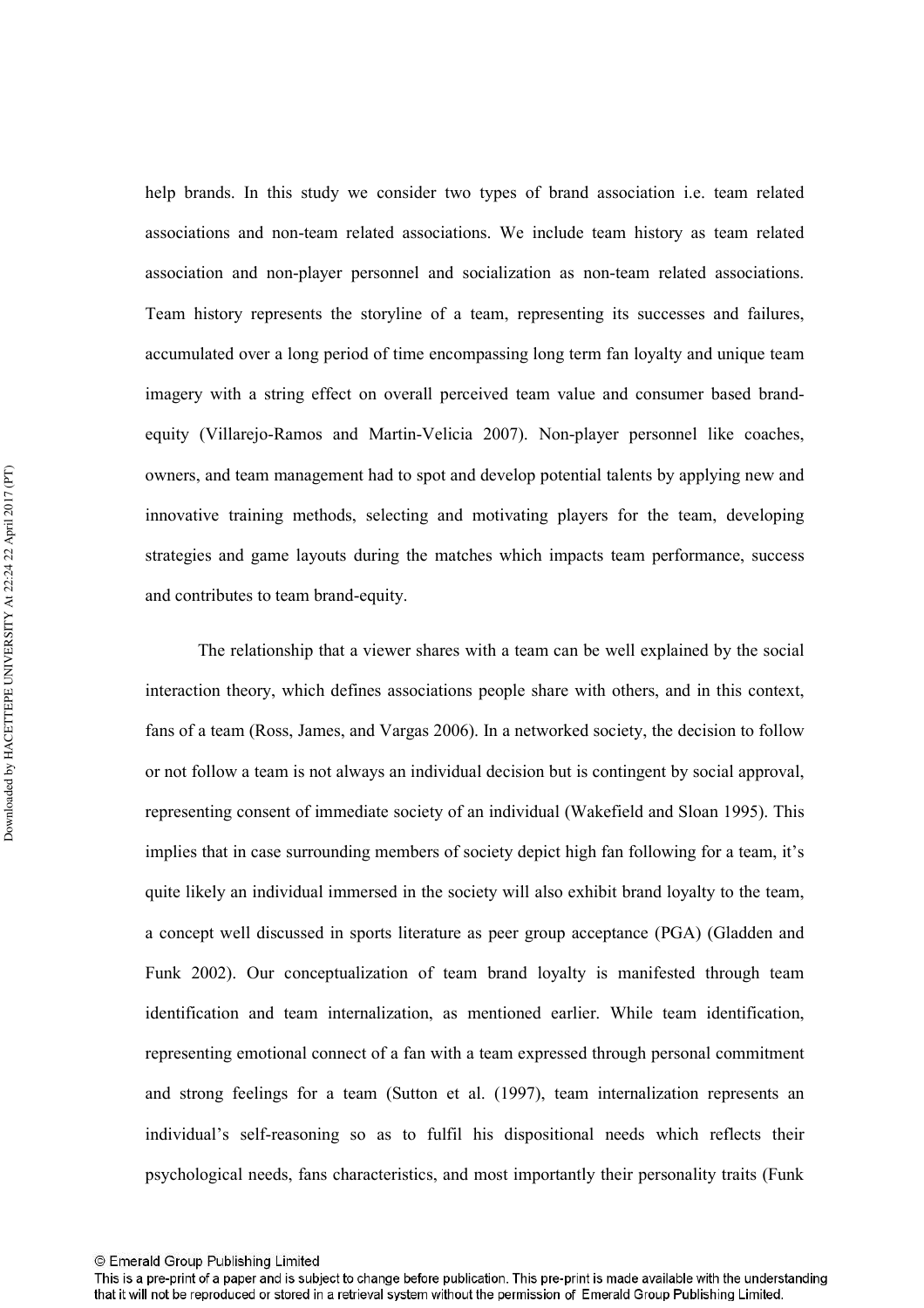and James 2004, p.3). Thus, our conceptualization on STBE starts with three key first order dimensions, borrowed from previous literature, team brand awareness (unidimensional), team performance (composed of team success and team rivalry), brand association (composed of team history and non:player personnel and socialization) and team loyalty (composed of team identification and team internalization).

# $METHODOLOGY$

For developing the STBE index, the process prescribed by Diamantopoulos and Winklhofer (2001) was used. For developing the STBE index, Indian Premier League (IPL) for cricket was chosen as context. This is because IPL has become a very popular T20 global cricket tournament. IPL emerged as one of the first sporting event in India to attract the attention of the masses, corporate houses, celebrities and many sponsor brands (Gupta, Naik, and Arora 2013). In 2013, Forbes magazine named IPL as the best cricket league of the decade. IPL has franchisees originating from the different states of India and international celebrity players combined with Indian players play for nine different branded teams. Data was collected from fans of all the teams in IPL, with each respondent answering for the team he liked the most in IPL. Simple random sampling was used for collecting data from 383 students from a prominent university, where random numbers were used to select students from a comprehensive admission list of the university and consent sought for participation. Dickson et al. (2004) affirmed that youth represents the major target customers for sport organizations and for sport:related enterprises. Hence, young people, aware of IPL, and aged between 25 and 30 years, were selected as respondents for data collection, since they spend more time watching IPL matches at stadiums or on television and represent the most important segment for sport team(s). The sampling process ensured that there was fair representation of followers of all the eight teams in the 2015 edition of IPL. After data screening and omitting

This is a pre-print of a paper and is subject to change before publication. This pre-print is made available with the understanding that it will not be reproduced or stored in a retrieval system without the permission of Emerald Group Publishing Limited.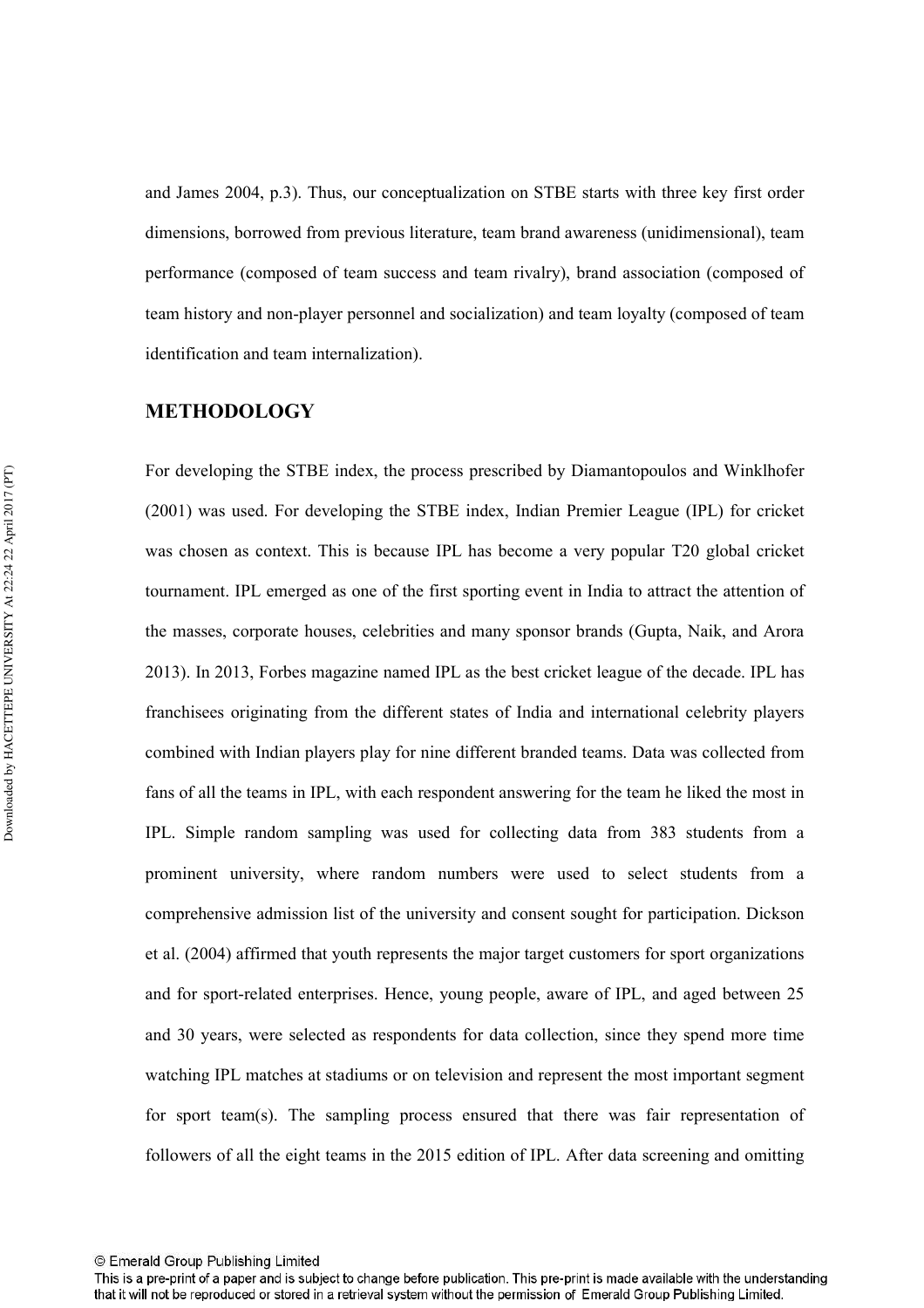outliers, 360 responses were retained for data analysis with an overall response rate of 93.99% (males  $= 64\%$ , females  $= 35\%$ ). Recent TAM Media research suggests that for 2015 edition of IPL, the women viewership was 36%, making our sample gender-breakup fairly close to that of the population. Of the 360 responses, 72 responses were for Mumbai Indians, 69 for Chennai Super Kings, 53 for Royal Challengers Bangalore, 51 for Delhi Daredevils, 44 for Kings XI Punjab, 35 for Rajasthan Royals, 25 for Sunrisers Hyderabad and 11 for Kolkata Knight Riders. The collected data was divided into two equal parts with each sample not only having 180 respondents but also equal representation from each team. The first split was used for development of team brand equity index, whereas the second part was used for external validity check.

# **RESULTS**

#### **Step 1: Indicator collinearity**

Exploring multi-collinearity between the independent variables is the first step in index construction procedure. It is done to check whether a high correlation exists among the independent variables or not (Malhotra and Dash 2011). Peter, Straub, and Rai (2007) argued that formative measurement models are based on multiple regressions in which multi: collinearity between independent variables is a serious issue for researchers which needs to be checked initially for index construction. Measurement of Variance Inflation Factor (VIF) can help researchers to check the multi:collinearity between independent variables and researchers can drop indicators having a VIF value greater than 3.3 (Diamantopoulos and Siguaw 2006). For calculating the multi-collinearity between variables in the STBE index, SPSS was used and all the indicators having VIF value greater than 3.3 were dropped as depicted in Table 1. A number of variables were dropped, which happened as these items are highly inter-correlated owing to be originally part of a reflective model.

<sup>©</sup> Emerald Group Publishing Limited

This is a pre-print of a paper and is subject to change before publication. This pre-print is made available with the understanding that it will not be reproduced or stored in a retrieval system without the permission of Emerald Group Publishing Limited.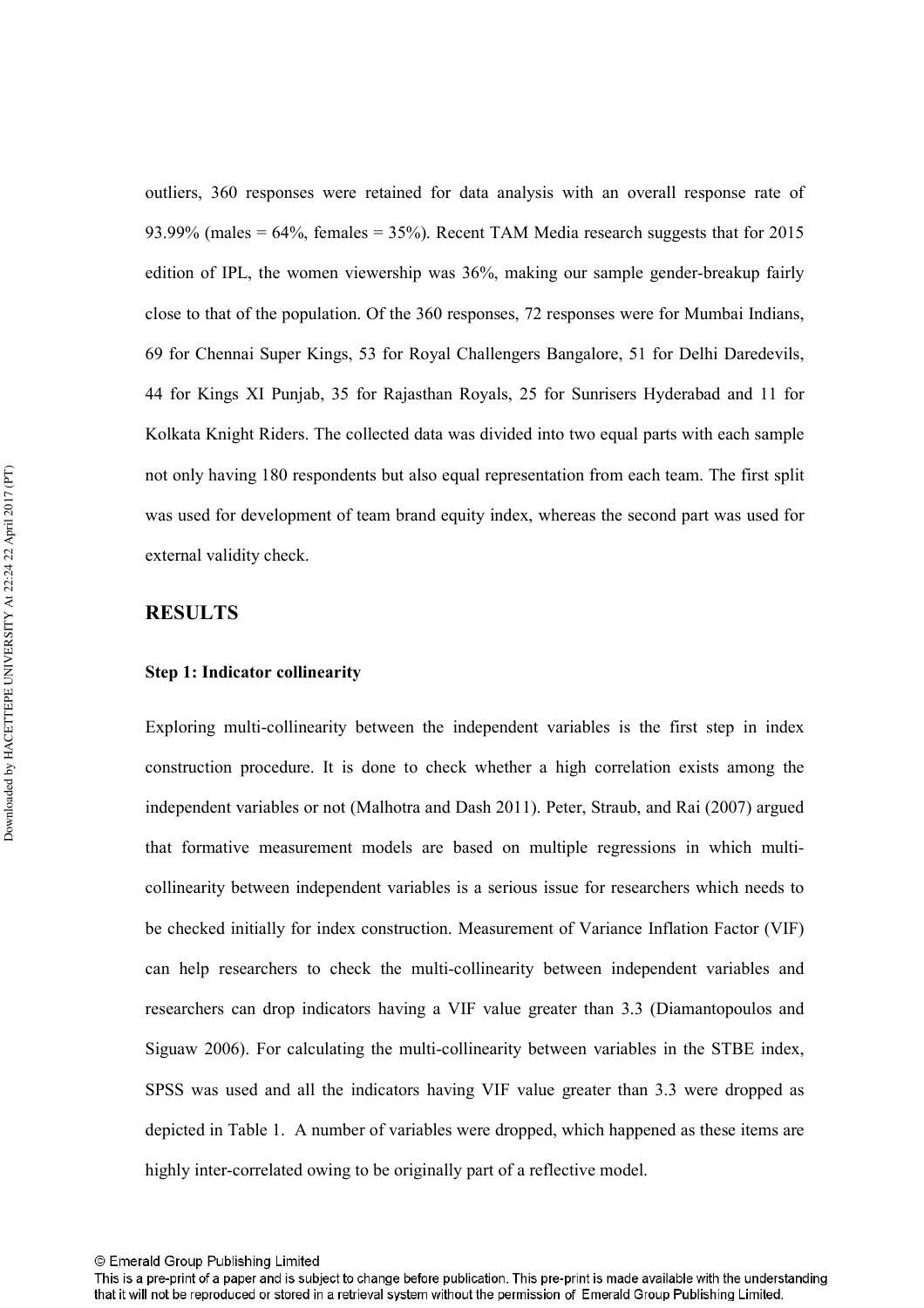#### **Step 2: Item Reliability**

In the second step, items remaining for the previous step were taken forward. We used partial least squares (PLS) to assess item reliability for index construction. Diamantopoulos and Winklhofer (2001) suggested that if any of the item weightings for formative measures are non-significant, removing such non-significant indicators one at a time would be appropriate, until all paths are significant and a good fit is obtained. As a result, formative indicators having non-significant weights were dropped from the index (Diamantopoulos and Winklhofer 2001). Also dropped were indicators having high standard error as compared to their weights and the indicator:dropping process was done in an iterative way by deleting one item at a time and having the lowest t-value (Wang et al. 2011). This process resulted in dropping of following indicators as they did not fall into the required criteria – Bmark1 (  $value = 0.12$ , standard error = 0.39, weight = 0.02); TRivalry3 (*t value = 0.09, standard*  $error = 0.27$ ,  $weight = -0.12$ ); THistory2 (*t value = 0.48*, *standard error = 0.072*, *weight =*  $(0.035)$ .

#### **Step 3: External Validity**

A formative measurement model taken in isolation is under:identified and according to Diamantopoulos, Riefler and Roth (2008), identification can be achieved by including specific outcomes of the formative constructs that are measured using reflective indicators. Such model, having both formative indicators and reflective indicators, is known as multiple indicators and multiple causes (MIMIC) model, first proposed by Hauser and Goldberger (1971). MIMIC model has been recommended to assess external validity (Coltman et.al, 2008; Diamantopoulos and Winklhofer, 2001; Jarvis, MacKenzie and Podsakoff, 2003) for

<sup>©</sup> Emerald Group Publishing Limited

This is a pre-print of a paper and is subject to change before publication. This pre-print is made available with the understanding that it will not be reproduced or stored in a retrieval system without the permission of Emerald Group Publishing Limited.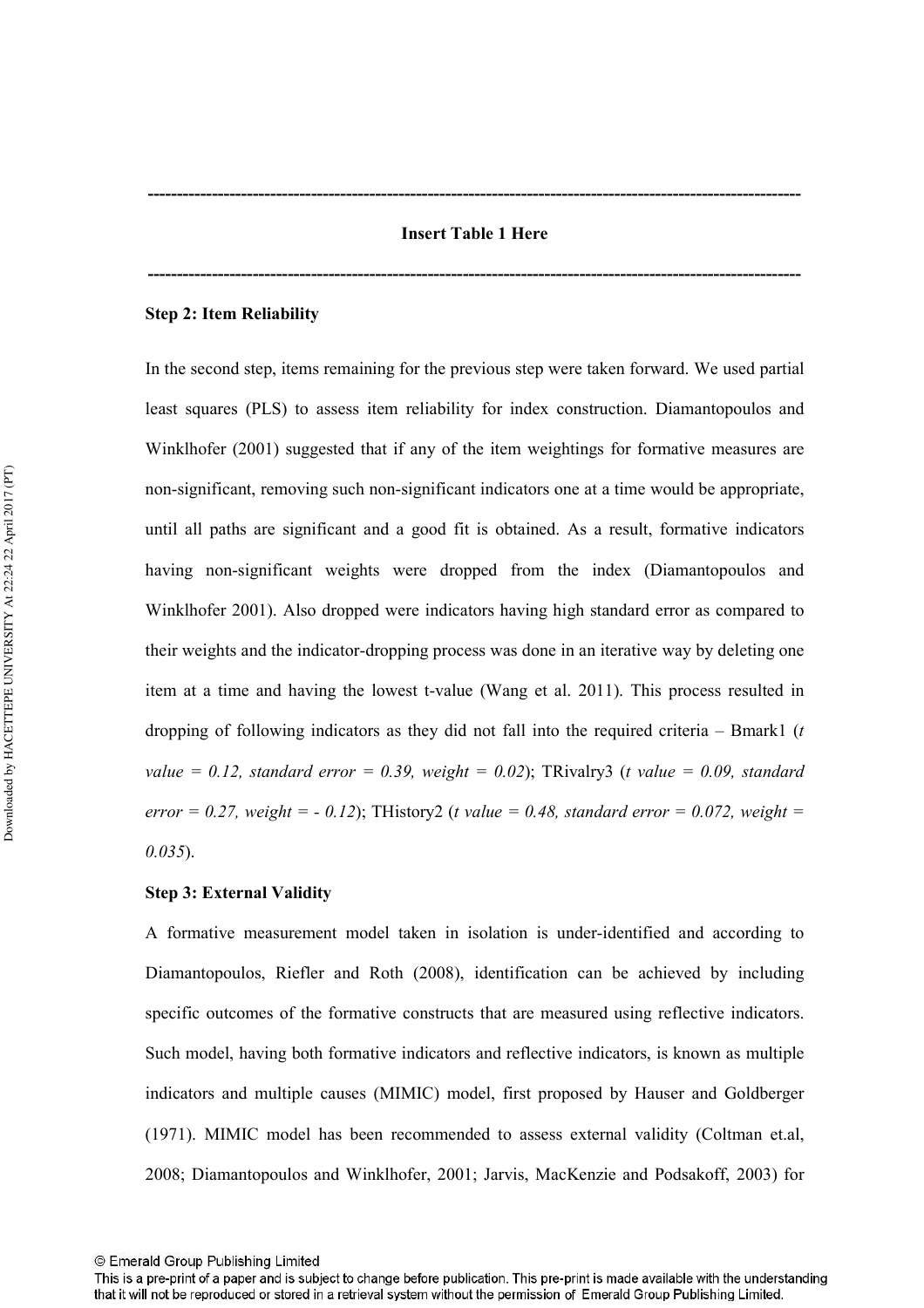measurement models with formative indicators and recently Diamantopoulos and Temme (2013) observed that MIMIC model produced best fit in absolute terms and in comparison to other models. As per the requirement of MIMIC model, brand equity of sport team was measured using both formative and reflective indicators. Yoo and Donthu's (2001) three item scale was customized as reflective indicators for team brand equity. The items included *'* makes sense to be with [name of the team] even if other teams are performing at the same *level (STBER1) (2) Even if other teams perform well, I will prefer to support [name of the team]* (STBER2) (3) If another team is not different from [name of the team] in any way, it seems smarter to support [name of the team] (STBER3). Figure 1 shows the MIMIC model which was used for examining external validity of the index while Table 2 summarizes the empirical results of this test.

## **Insert Figure 1 Here**

 **Insert Table 2 Here** 

Result shows that team brand equity index explains 79% of the variance in the reflectively measured team brand equity ( $R^2 = 0.79$ ,  $Q^2 = 0.78$ ). This eight indicator model was compared with full indicator model and findings indicate that there is very less deterioration in fit indicating that the eight indicator model can be used as it sufficiently captures the content of brand equity index. The path coefficient from the sport team brand equity index to the reflectively measured sport team brand equity is positive ( $\beta = 0.81$ , p<0.01).

This is a pre-print of a paper and is subject to change before publication. This pre-print is made available with the understanding that it will not be reproduced or stored in a retrieval system without the permission of Emerald Group Publishing Limited.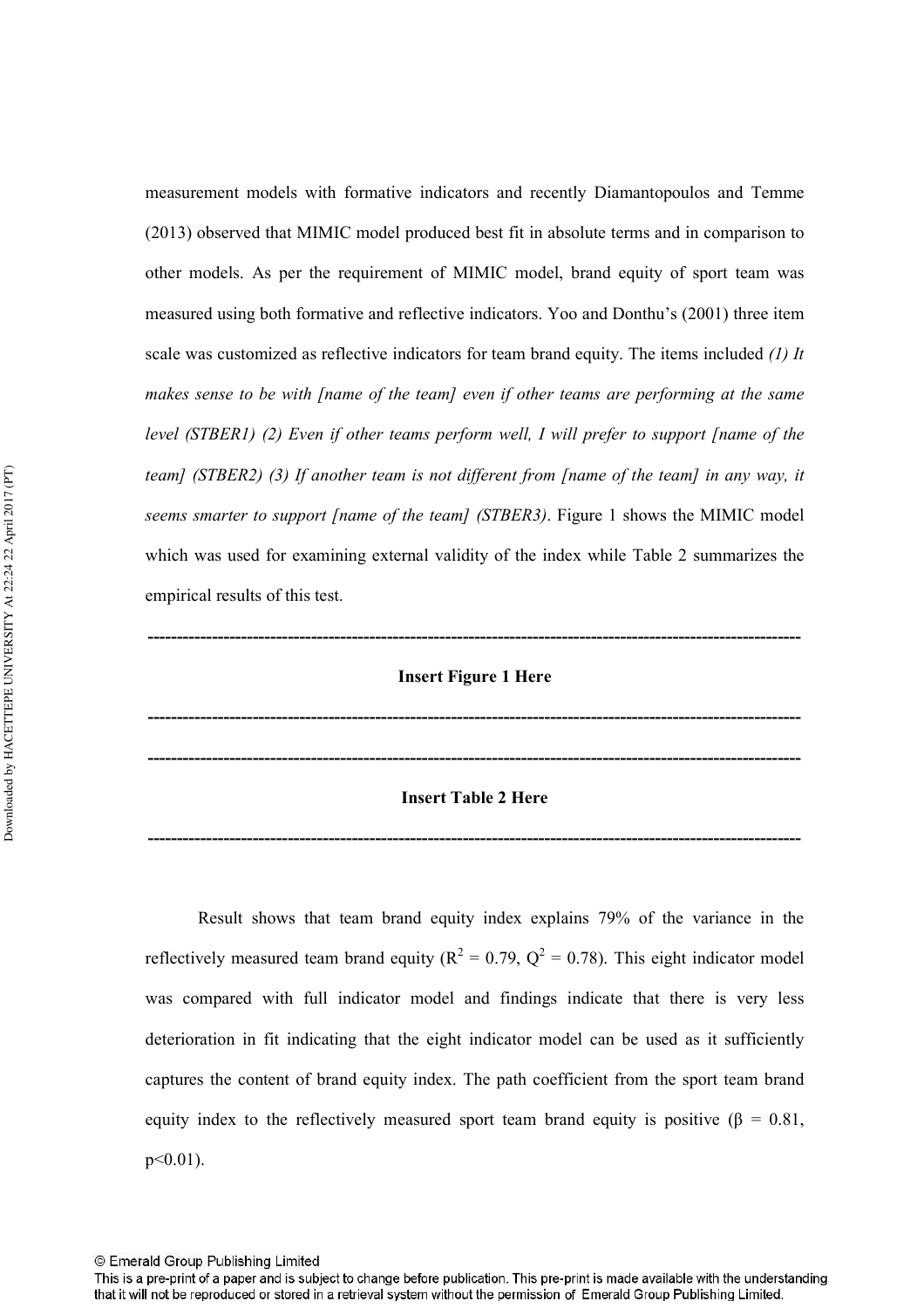Further, nomological validity was also assessed by examining how the team brand equity index is related to another construct merchandise shopping intention. A strong fan: team relation operationalised by brand equity, has also a strong concomitant effect of the fan's willingness to engage with the team off-the-field, which also includes team peripherals like merchandise (Villarejo-Ramos and Martin-Velicia, 2007). Villarejo-Ramos and Martin-Velicia (2007) defined merchandise as sportswear, souvenirs, preparation, and all class of articles that shows clearly to the name and logo of the sport organization. Merchandise is important as it reflect the image of the sport team (Brooks, 1994) and according to Gladden, Milne, and Sutton (1998), high brand equity of a team should result in increased sale of team based merchandise. Three items were used to measure merchandise shopping intention *' am very likely to purchase the merchandise of [name of the team] (SIR1) (2) I am willing to* spend money to collect the souvenirs of [name of the team] (SIR2) (3) I am willing to recommend the merchandise of [name of the team] to my friends (SIR3). These items were already a part of the questionnaire.

Table 3 reflected the model where the sport team brand equity index acts as an antecedent of merchandise shopping intention. Additional support to external validity is justified by the results of the measurement. It was found that the path coefficient from the sport team brand equity index to merchandise shopping intention is  $0.72$  (p-value  $\leq 0.001$ ) and its  $R^2$  value is 0.63.

#### **Insert Table 3 Here**

**Step 4: Indicator inspection** 

This is a pre-print of a paper and is subject to change before publication. This pre-print is made available with the understanding that it will not be reproduced or stored in a retrieval system without the permission of Emerald Group Publishing Limited.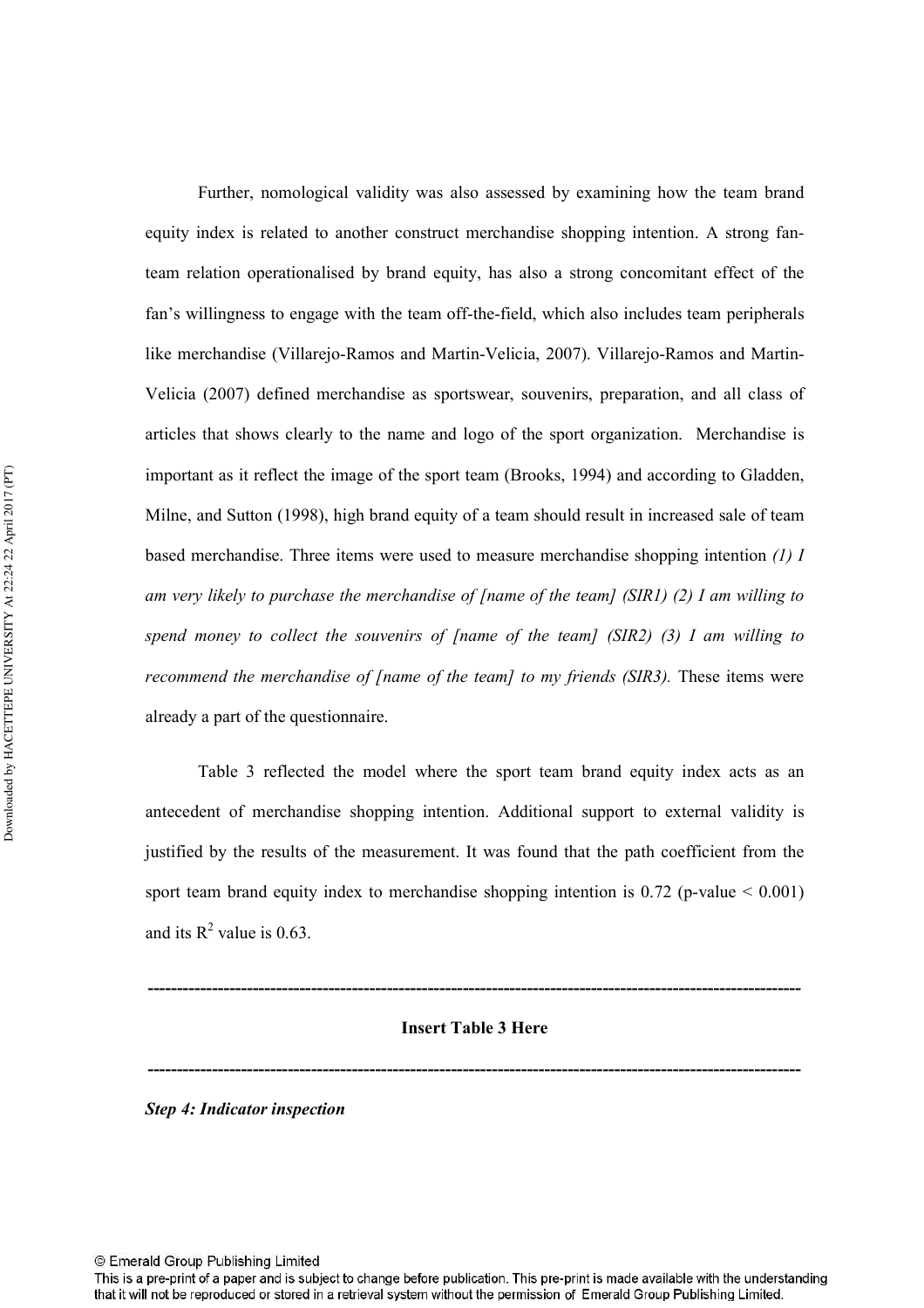The last step for index construction (Diamantopoulos and Winklhofer 2001) is to ensure that the brand:equity construct is captured fully by the remaining indicators. This is done with the object of exploring the conceptual consideration of the construct. In the index construction procedure, the deletion of indicators carries the potential of changing the meaning and nature of the construct. Diamantopoulos and Winklhofer (2001) advise researchers to take into consideration the conceptual consideration of the construct rather than relying only on statistical results for deleting the items. Three experts holding positions of brand managers in three separate teams in IPL were sent these items and were asked to rate each item of a five: point scale to measure suitability of the item to measure brand equity. The mean rating for each items across raters was more than 4.5 with inter-rater correlation for each item exceeding 0.85. Thus, this exercise established that the seven indicators of the sport team brand equity index cover all the dimensions of the brand equity index, as conceptualized by the authors. Thus, sport team brand equity index can be used for measuring the brand equity of sport teams using formative indicators in a parsimonious and reliable way.

### **DISCUSSION AND CONTRIBUTIONS**

Prior scales to measure sports team related brand equity have been fairly complex, running into multiple constructs and sub-constructs, rendering them impractical for usage or interpretation for practitioner. Additionally, with all scales proposed with reflective items, there is a clear lack in differentiation in items measuring each construct, a general critique of reflective scales from practitioner's perspective. Consequently, this work aimed at creating a simplified STBE index based on a well-researched and refereed Ross, Russell and Bang's (2008) SBBE model, which was conceptualized as a complicated multi:dimensional construct measure with reflective indicators. Our objective was to propose not only a simpler userfriendly index but also ensure adequate concept coverage without loss of meaning of the construct, and to our knowledge, represents one of the first efforts do so in this context. By

<sup>©</sup> Emerald Group Publishing Limited

This is a pre-print of a paper and is subject to change before publication. This pre-print is made available with the understanding that it will not be reproduced or stored in a retrieval system without the permission of Emerald Group Publishing Limited.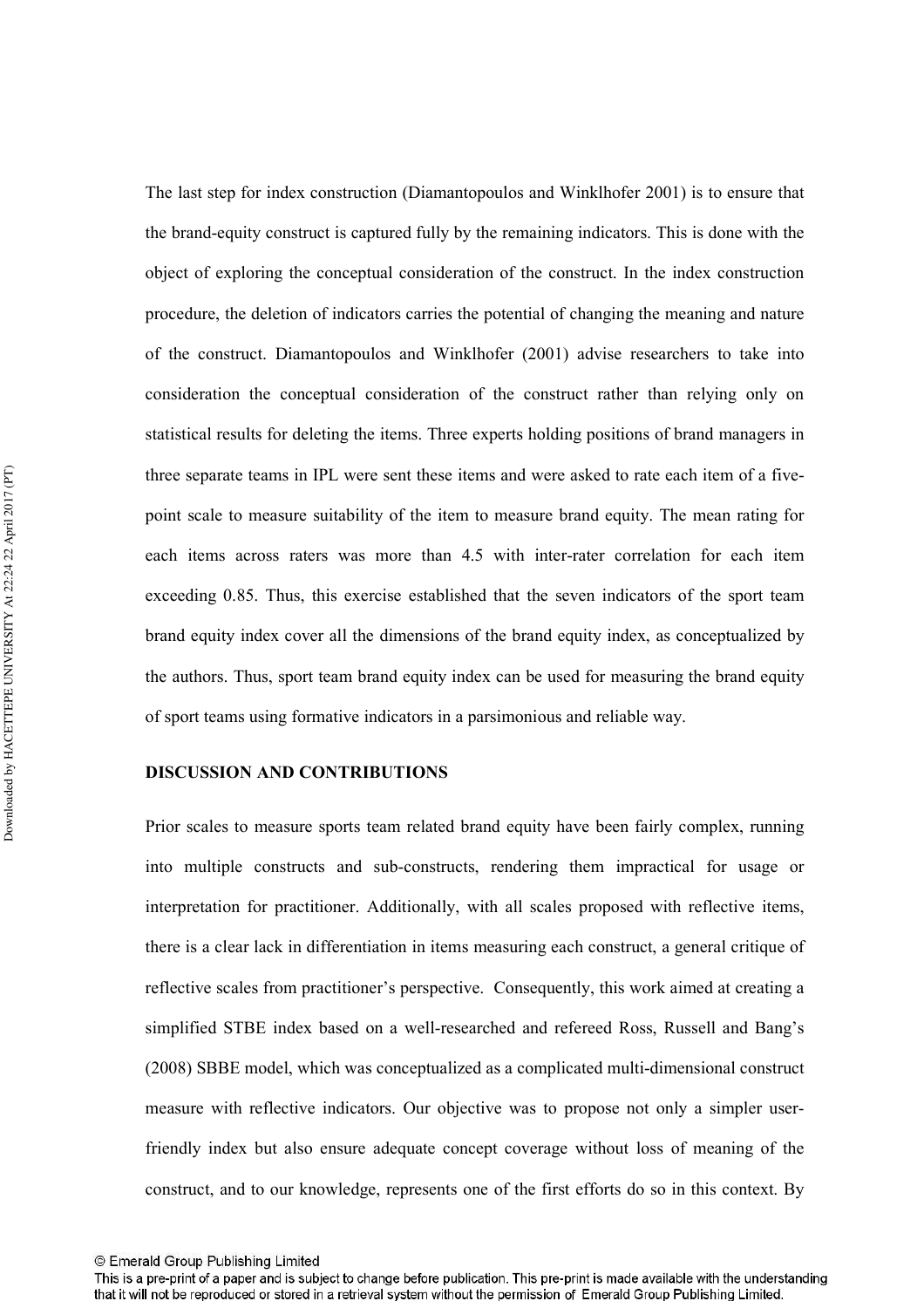following a rigorous process, this work ensures that no loss of meaning happens as well as demonstrates that prior scales could have captured meaning of the construct more economically, rather went ahead and proposed complicated scales with items not too different from each other in meaning, again a general issue with reflective scales. This empirical research also adopts brand associations and brand awareness as the important constructs for assessing the spectator based brand equity, as suggested by Ross (2006) and Ross, Russell and Bang 2008), however, the predictive logic provided by them about effects of specific constructs on brand equity based on a reflective model with similar worded items, represents a major problem. To overcome this drawback, we test the items of the STBE model formulating it as a formative index, which by the very fact that it's composed of unrelated elements, a much stronger base for explaining cause-effect relationship from these constructs to brand equity is provided. By overcoming two weaknesses of a prominent reflective scale, the work represents a way forward and promotes other authors to delve more in index development for erstwhile definition of constructs explained through reflective scales.

 Through a rigorous analysis, we find that STBE can be represented by eight items, spread across different dimensions of brand equity. But since STBE in this paper is a composite variable, we can also evaluate the relative importance of each cause on the STBE index. We found that in both the external validity check with the MIMIC model as well as the nomological validity check, items BMark 2 (*The symbol of Team X is unique and I can* recognize it among competing brands), TRivalry2 (*Team X does well against their rivals*) and NPP2 (*Team X is having the best coach for the team*) came out to be ones with highest path weights on the construct. This also implies that fans get strongly associated with a team with unique brand names and logos as well as ones with strong personalities leading the team (mostly coaches). Additionally, people become fans of teams that perform well against their competitors and win, reemphasizing the point that bigger teams with bigger budgets tend to

<sup>©</sup> Emerald Group Publishing Limited

This is a pre-print of a paper and is subject to change before publication. This pre-print is made available with the understanding that it will not be reproduced or stored in a retrieval system without the permission of Emerald Group Publishing Limited.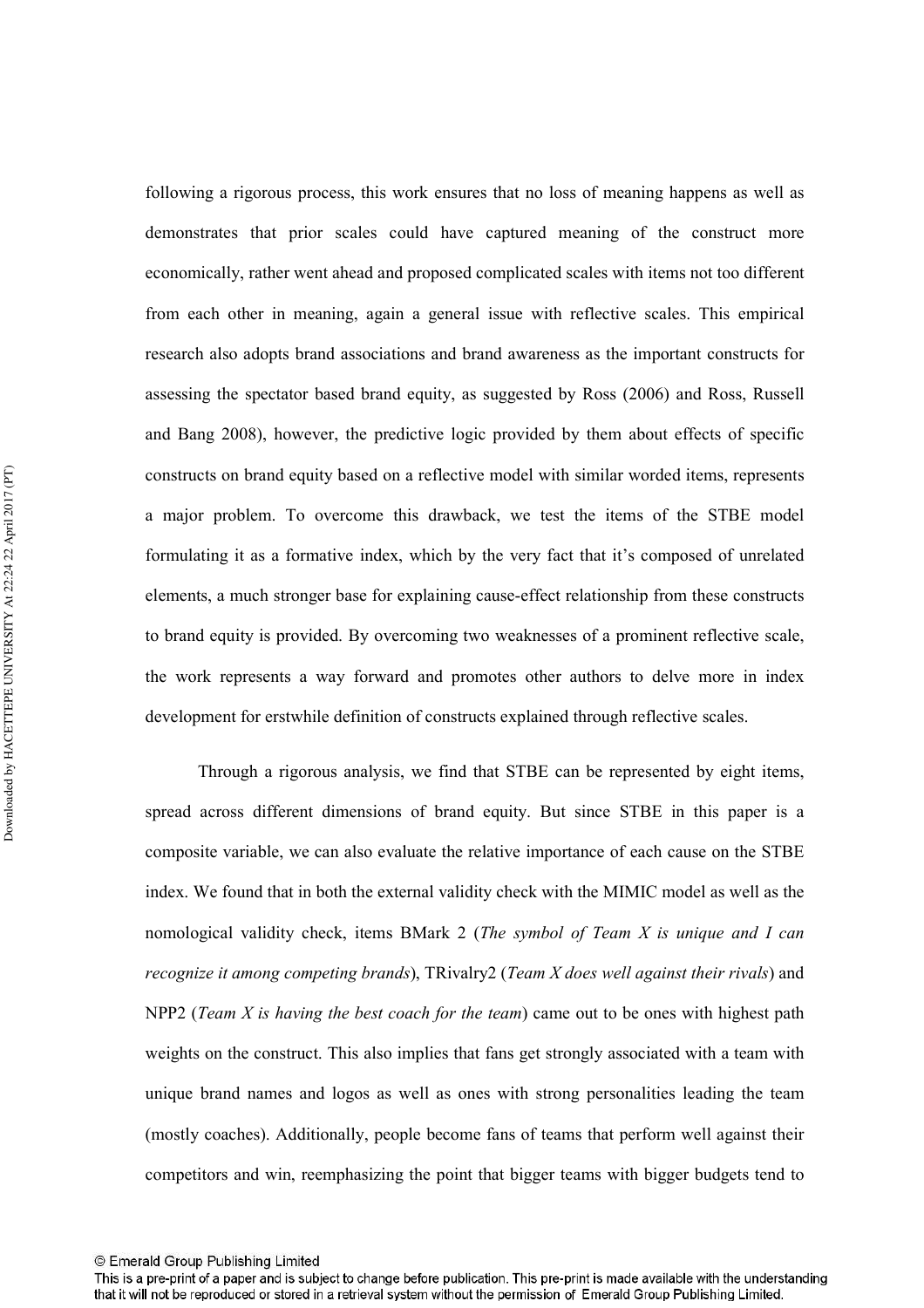win a lot and hence, attract maximum fans. Socialization2 (*I am able to see friends because* of Team X matches) came out the relatively weak contributor to STBE, implying that being a fan of a team is a completely personal choice and not to comply with immediate social groups like family or friends. However, path weights of all eight items causing STBE are significant and not different indicating their importance in the process.

Sport teams acts as a bridge between spectators and the sport. Growth of sporting events as a form of entertainment has led to an increase in competition among sport organizations for the consumer entertainment dollar. James, Kolbe, and Trail (2002) advised teams to attract, develop, and maintain relationships with a substantial number of sport consumers in order to create adequate income streams. Team management can't think of managing sport teams as non-profit entities but as professional brands to build teams' high brand:equity. Managing such complexities and competition in modern sport require the presence of effective sport marketing strategies. Branding of sport teams is important considering the fact that brand:equity rankings of sport clubs are published in leading business magazines such as Forbes and Fortune. Highlighting the importance of team branding, current work focuses on developing a parsimonious sport team brand equity index following the procedure developed by Diamantopoulos and Winklhofer (2001). The eight item index captures the full domain of team brand equity in a parsimonious way which other reflective scales lack. The findings of the study will be beneficial to both sport managers as well as to the marketing managers who want to associate their brands with sport teams. The study develops a theoretically and statistically sound sport team brand equity index that could be used for measuring the brand equity of sport teams. This index has certain other uses also. The STBE index can be used as a benchmarking tool by the managers of sport teams to calculate the brand equity of their teams in a comprehensive and reliable way (Arnett, Laverie, and Meiers 2003). The index can also be used for evaluating the effectiveness of the

<sup>©</sup> Emerald Group Publishing Limited

This is a pre-print of a paper and is subject to change before publication. This pre-print is made available with the understanding that it will not be reproduced or stored in a retrieval system without the permission of Emerald Group Publishing Limited.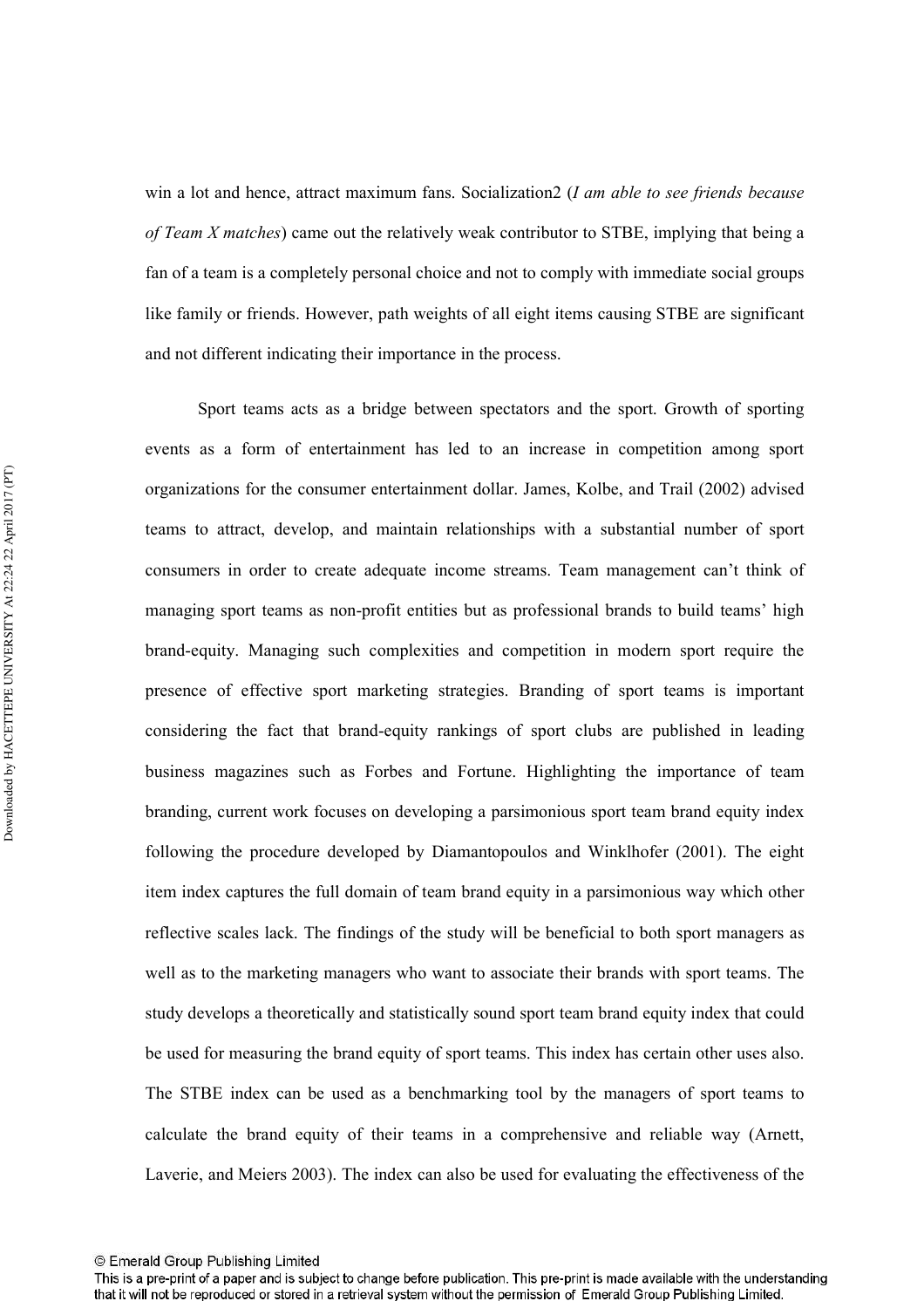marketing strategies of the teams. Positive value of brand equity would mean that the strategy used by sport teams' managers is effective in achieving the objective and can be continued. On the contrary, low value of brand equity would suggest a deeper introspection into the strategies employed by the team administration for the branding of sport team.

Sport team brand equity index could also help team managers in exploring the relative importance of the different components of their-team's brand equity in an effort to enhance the team's brand equity. The STBE index can also be used by team managers to investigate this relationship between outcomes and antecedents of sport teams' brand equity. Overall, the STBE index can provide a snapshot detail regarding the ability of the team's administration to create strong emotional bonds with the fans. Construction of sport teams' brand equity index will help sport marketers to better understand their teams and thereby enhance their teams' brand equity.

## **LIMITATIONS AND DIRECTIONS FOR FUTURE RESEARCH**

This work has its own set of limitations. First, for the current study, data was collected from respondents belonging to only one segment of the sport consumer base i.e. youths. IPL is positioned as a youthful T:20 cricket tournament. It makes sense to select youth as a segment for the experiments believing in the fact that youth represent the major target customer for sport organizations and for sport related consumption and represent the most important segment for the firms (Dickson, Derevensky, and Gupta 2004). Importantly, sports are not restricted to any age limit and fans of a sport team differ in terms of their age ranging from youth on one extreme and old:aged fan on the other end of the continuum. Also, the current sample was found to be male dominated that could result into biased results from the perspective of a specific gender. It was assumed that cricket as a sports is more popular among males than females and such an unequal distribution won't be having much greater

This is a pre-print of a paper and is subject to change before publication. This pre-print is made available with the understanding that it will not be reproduced or stored in a retrieval system without the permission of Emerald Group Publishing Limited.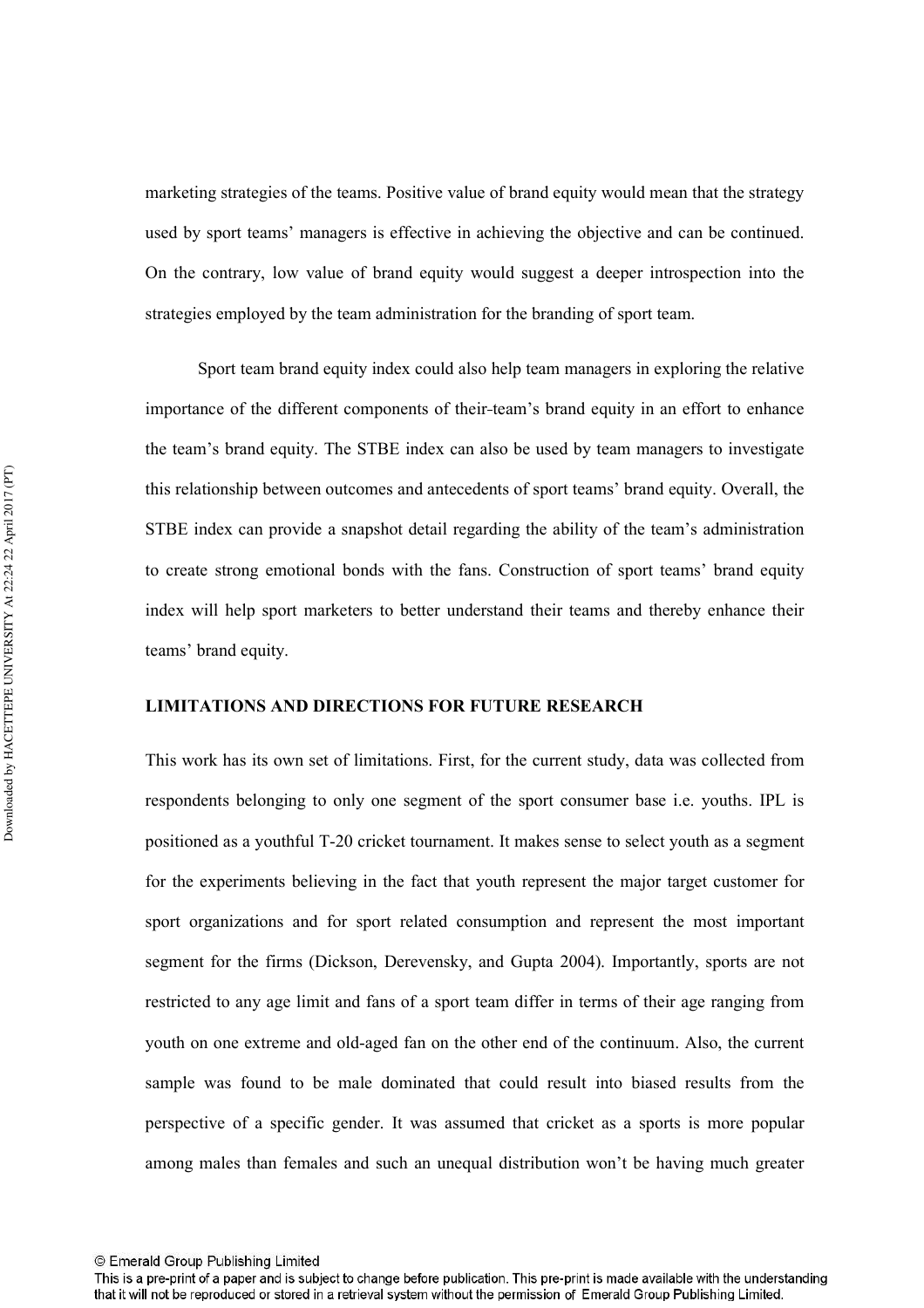impact (The National Sport, (2016). Despite all assumptions, researchers can explore age and gender differences across the STBE dimensions and future researches should replicate with another more diverse sample to show the generalizability of results outside of male and youth dominated sample. Second limitation of the study was that the data was collected from respondents belonging to a particular state and, interestingly, no team from that state was playing in IPL. This was done to remove the respondents' bias. Despite of all strong arguments, this can seriously impact team identification and loyalty dimensions of STBE index. Future researchers are also encouraged to replicate STBE index for sport teams in noncricketing events. In addition, the unequal distribution of sample across the eight teams playing in Indian Premier League can also impact the results. Future researches can be done focusing on equal distribution of sample across all the teams playing in the event (if they exist). A third drawback is that this STBE index can be used for measuring the brand-equity of sport team from the perspective of television / online viewers only since data was collected from respondents who watch sport on television or any via online sources except watching them live in stadiums. Future researches could use STBE framework to measure the brand: equity of sport teams by collecting data from respondents in stadiums to check the differences, if any. This could help to understand if there is any difference between people watching sport live in stadiums and at home. Finally, the scale developed can be easily used for individual sports as well, though however the relative importance of the items for developing brand equity for the sportsman might be different and needs further investigation.

#### **CONCLUSION**

Spectators and their relation with sport teams has been subjected to little research. This work aims at putting some light on this concept where we tried to re:specify the spectator based brand equity model to a sport team brand equity index. The study, though rigorous empirical analysis, reduced the multidimensional spectator based brand equity framework to an eight

<sup>©</sup> Emerald Group Publishing Limited

This is a pre-print of a paper and is subject to change before publication. This pre-print is made available with the understanding that it will not be reproduced or stored in a retrieval system without the permission of Emerald Group Publishing Limited.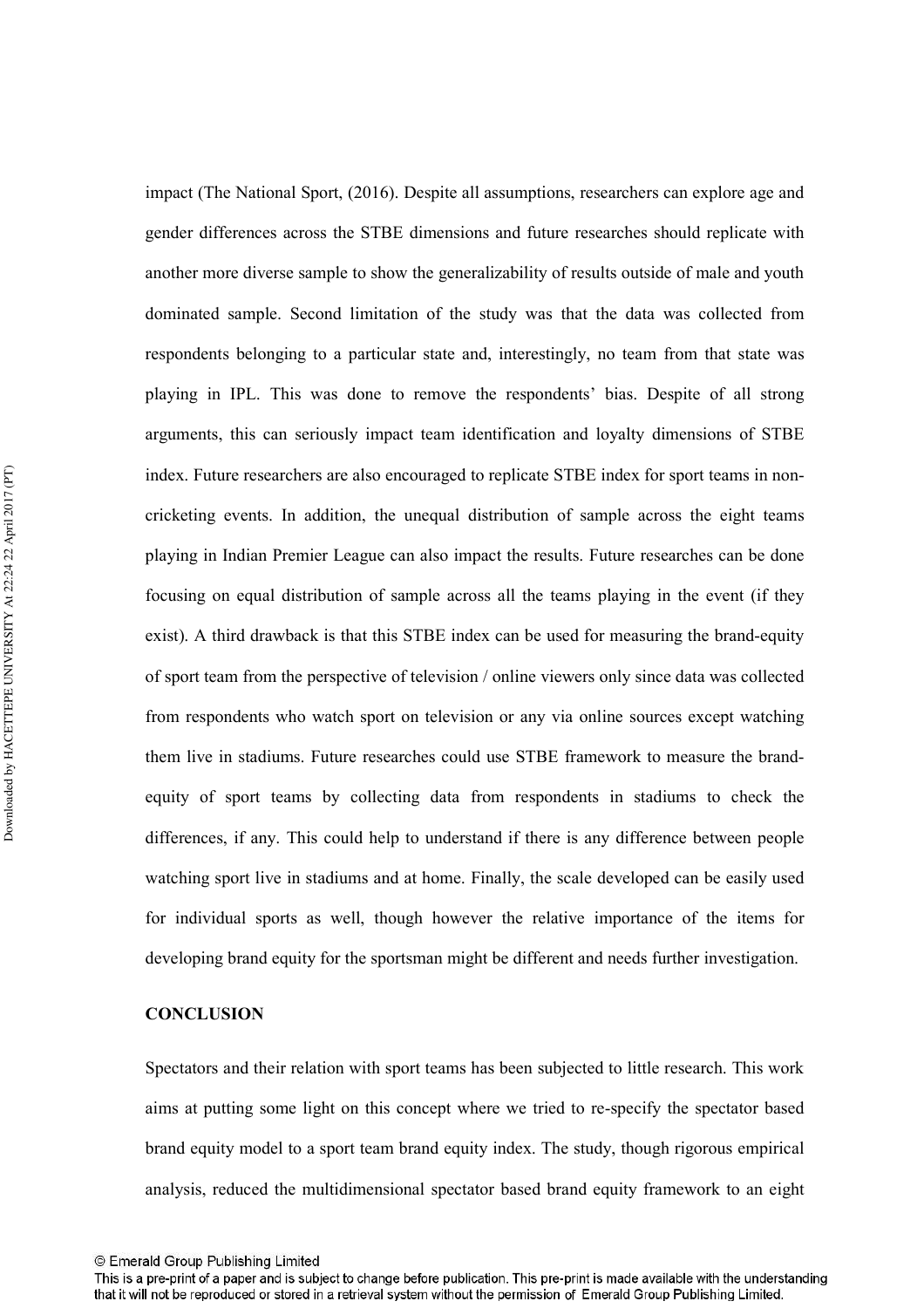item parsimonious index, which can also be interpreted as casual variables that have a significant effect on overall team brand equity. Each item of the index in itself is an outcome variable that can be achieved by focused on-ground performances and off-ground marketing initiatives. While this work does not delve into each of those, what it does offer is a set of limited outcomes that need to be achieved by the team for its spectators to have an enhanced sport team brand equity.

**Insert Table 4 Here** 

Downloaded by HACETTEPE UNIVERSITY At 22:24 22 April 2017 (PT) Downloaded by HACETTEPE UNIVERSITY At 22:24 22 April 2017 (PT)

© Emerald Group Publishing Limited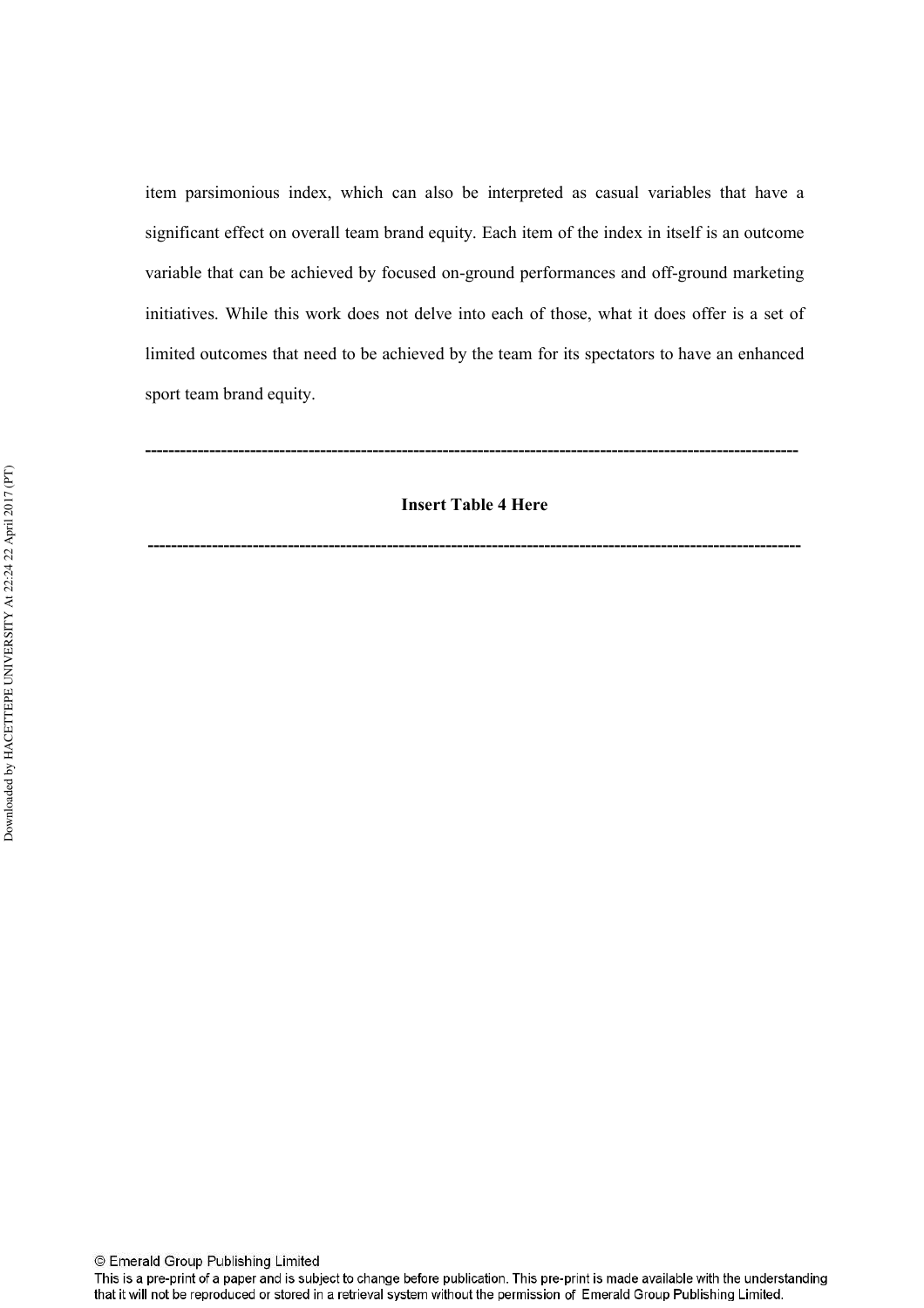#### **'**

Aaker. D. A. (1991). *Managing Brand Equity*. New York, NY. Free Press.

Arnett, D. B., Laverie, D. A., and Meiers, A. (2003), "Developing a parsimonious retailer equity indexes using partial least square analysis: a method and applications", *Journal of Retailing, Vol.79, pp. 161-170.* 

- A. T. Kearney Report (2011), available on http://www.atkearney.com/documents/10192/6f46b880-f8d1-4909-9960 $cc605bb1$  ff 34, accessed on  $21<sup>st</sup>$  August, 2012.
- Bagozzi, R. P., and Fornell, C. (1982), "Theoretical concepts, measurements, and meaning. *A* second generation of multivariate analysis", Vol. 2 No. 2, pp. 5-23.
- Bauer, H. H., Stokburger-Sauer, N. E., and Schmitt, P. (2005), "Customer-based brand equity in the team sport industry", *European Journal of Marketing*, Vol. 39 No. 5/6, pp. 496-513.
- Bauer, H. H., Stokburger-Sauer, N. E., and Exler, S. (2008), "Brand Image and Fan Loyalty in Professional Team Sport: A Refined Model and Empirical Assessment", *Journal of Sport Management, Vol. 22 No. 3, pp. 205-226.*
- Bennett, G., & Lachowetz, T. (2004), "Marketing to lifestyles: Action sports and Generation Y", Sport Marketing Quarterly, Vol. 13 No. 4, pp. 239-243.
- Berry. L. L. (2000), "Cultivating Service Brand Equity", *Journal of the Academy of Marketing Science, Vol. 28 No. 1, pp. 128-137.*
- Biscaia, R., Correia, A., Ross, S., Rosado, A., and Maroco, J. (2013), "Spectator:Based Brand Equity in Professional Soccer", Sport Marketing Quarterly, Vol. 22, pp. 20:32.
- Biscaia, R., Ross, S., Yoshida, M., Correia, A., Rosado, A., Baroco, J. (2016). "Investigating the role of fan club membership on perceptions of team brand equity in football", *Sport Management Review, Vol. 19, pp. 157–170.*
- Blackett, T. (1991), "The Valuation of Brands", *Marketing Intelligence and Planning*, Vol. 1, pp. 27–35.
- Blackston, M. (1992), "Observations: Building brand equity by managing the brand's relationship", *Journal of Advertising Research*, Vol. 32 No.3, pp. 79-83.
- Bollen, K. and Lennox, R. (1991), "Conventional wisdom on measurement: A structural equation perspective", *Psychological Bulletin*, Vol. 110 No. 2, pp. 305–314.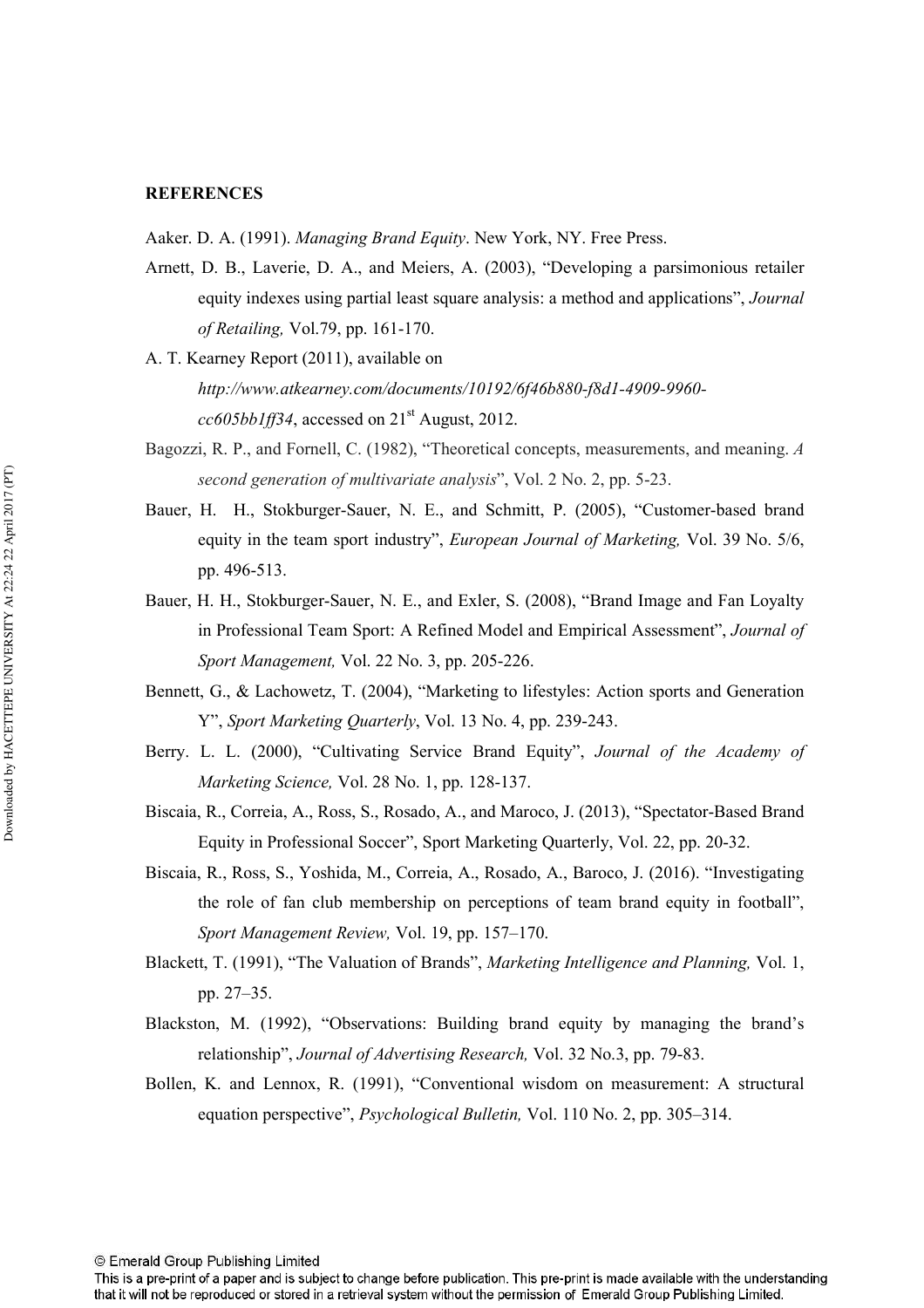- Branvold, S. E., Pan, D. W., and Gabert, T. E. (1997), "Effects of winning percentage and market size on attendance in minor league baseball", Sport Marketing Quarterly, Vol. 6 No. 4, pp. 35:42.
- Carrillat, F. A., Harris, E. G., and Lafferty, B. A. (2010), "Fortuitous brand image transfer: investigating the side effect of concurrent sponsorships", *Journal of Advertising*, Vol. 39 No. 2, pp. 109–23.
- Chaudhuri, A., and Holbrook, M. B. (2001), "The chain of effects from brand trust and brand affect to brand performance - The role of brand loyalty", *Journal of Marketing*, Vol. 65 No.4, pp. 81:93.
- Chin, W. W. (1998), "Issues and opinion on structural equation modelling", *MIS Quarterly* Vol. 22 No. 1, pp. 7–16.
- Churchill, G. A. (1979), "A paradigm for developing better measures of marketing constructs", *Journal of Marketing*, Vol. 26 No. 1, pp. 64–73.
- Clayton, M., and Heo, J. (2011), "Effects of promotional based advertising on brand associations", Journal of Product & Brand Management, Vol. 20 No. 4, pp. 309-315.
- Cobb:Walgren, C. J., Ruble C. A., and Donthu, N. (1995), "Brand equity, brand preference, and purchase intent", *Journal of Advertising*, Vol. 24, pp. 25-40.
- Coltman, T., Devinney, T. M., Midgley, D. F., & Venaik, S. (2008), "Formative versus reflective measurement models: Two applications of formative measurement", Journal of Business Research, Vol. 61 No. 12, pp. 1250-1262.
- Cornwell, T. B. (2008), "State of the Art and Science in Sponsorship:Linked Marketing", *Journal of Advertising, Vol. 37 No. 3, pp. 41-55.*
- Diamantopoulos, A. (1999), "Viewpoint:Export performance measurement: Reflective versus formative indicators", *International Marketing Review*, Vol. 16 No. 6, pp. 444-457.
- Diamantopoulos, A. (2005), "The C-OAR-SE procedure for scale development in marketing: a comment", International Journal of Research in Marketing, Vol. 22 No. 1, pp. 1-9.
- Diamantopoulos, A., Riefler, P., and Roth, K. P. (2008), "Advancing formative measurement models", *Journal of Business Research*, Vol. 61 No. 12, pp. 1203-1218.
- Diamantopoulos, A. and Siguaw, J.A. (2006), "Formative versus reflective indicators in organizational measure development: a comparison and empirical illustration", *British Journal of Management, Vol. 17 No. 4, pp. 263–282.*
- Diamantopoulos, A., and Winklhofer, H. M. (2001), "Index construction with formative indicators: An alternative to scale development", Journal of Marketing Research, Vol. 38, pp. 269-277.

This is a pre-print of a paper and is subject to change before publication. This pre-print is made available with the understanding that it will not be reproduced or stored in a retrieval system without the permission of Emerald Group Publishing Limited.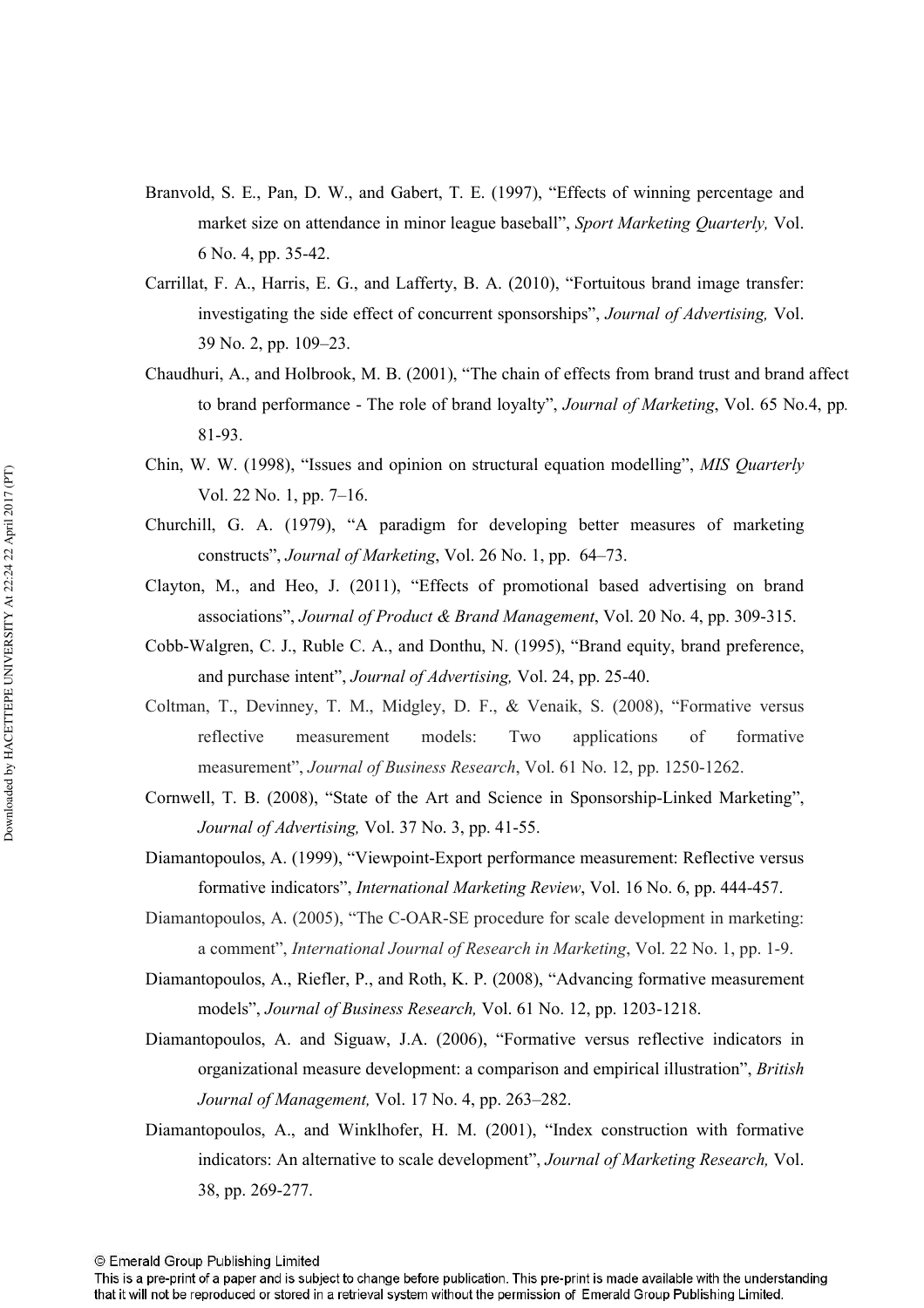- Diamantopoulos, A., & Temme, D. (2013), "MIMIC models, formative indicators and the joys of research", *AMS Review*, Vol. 3 No. 3, pp. 160-170.
- Dickson, L., Derevensky, J., and Gupta, R. (2004), "Harm-reduction for the prevention of youth gambling problems and other high-risk behaviors", Journal of Adolescent Research, Vol. 19, pp. 88–128.
- Doyle, J., Filo, K., McDonald, H., and Funk, D. (2013), "Exploring sport brand double jeopardy: The link between team market share and attitudinal loyalty",  *Management Review, Vol. 16 No. 3, pp. 285–297.*
- Dwivedi, A., Johnson, L. W., and McDonald, R. E. (2015), "Celebrity endorsement, selfbrand connection and consumer-based brand equity", *Journal of Product & Brand Management, Vol. 24 No. 5, pp. 449–461.*
- Edwards, J. R., and Bagozzi, R. P. (2000), "On the nature and direction of relationships between constructs and measures", *Psychological methods*, Vol. 5 No. 2, p. 155.
- Emari, H., Jafari, A., and Mogaddam, M. (2012), "The mediatory impact of brand loyalty and brand image on brand equity", African Journal of Business Management, Vol. 17 No. 6, pp. 5692:5701.
- Erdener, K., Gultekin, S. G., and Ekrem, T. (2008), "An Integrative Framework Linking Brand Associations and Brand Loyalty in Professional Sport", *Journal of Brand Management, Vol. 15 No. 5, pp. 336-357.*
- Ferguson, R. J., Paulin, M., and Bergeron, J. (2010), "Customer Sociability and the Total Service Experience: Antecedents of Positive Word-of-Mouth Intentions", *Journal of Service Management, Vol. No.1, pp. 25-44.*
- Finn, A., & Kayande, U. (2005), "How fine is C-OAR-SE? A generalizability theory perspective on Rossiter's procedure", *International Journal of Research in Marketing*, Vol. 22 No.1, pp. 11-21.
- Funk, D. C. and James, J. D. (2001), "The Psychological Continuum Model: A Conceptual Framework for Understanding an Individual's Psychological Connection to Sport", *Sport Management Review, Vol. 4 No. 2, pp. 119-150.*
- Gladden, J. M., and Funk, D. C. (2002), "Developing and Understanding of Brand Associations in Team Sport: Empirical Evidence from Consumers of Professional Sport", Journal of Sport Management, Vol. 16, pp. 54-81.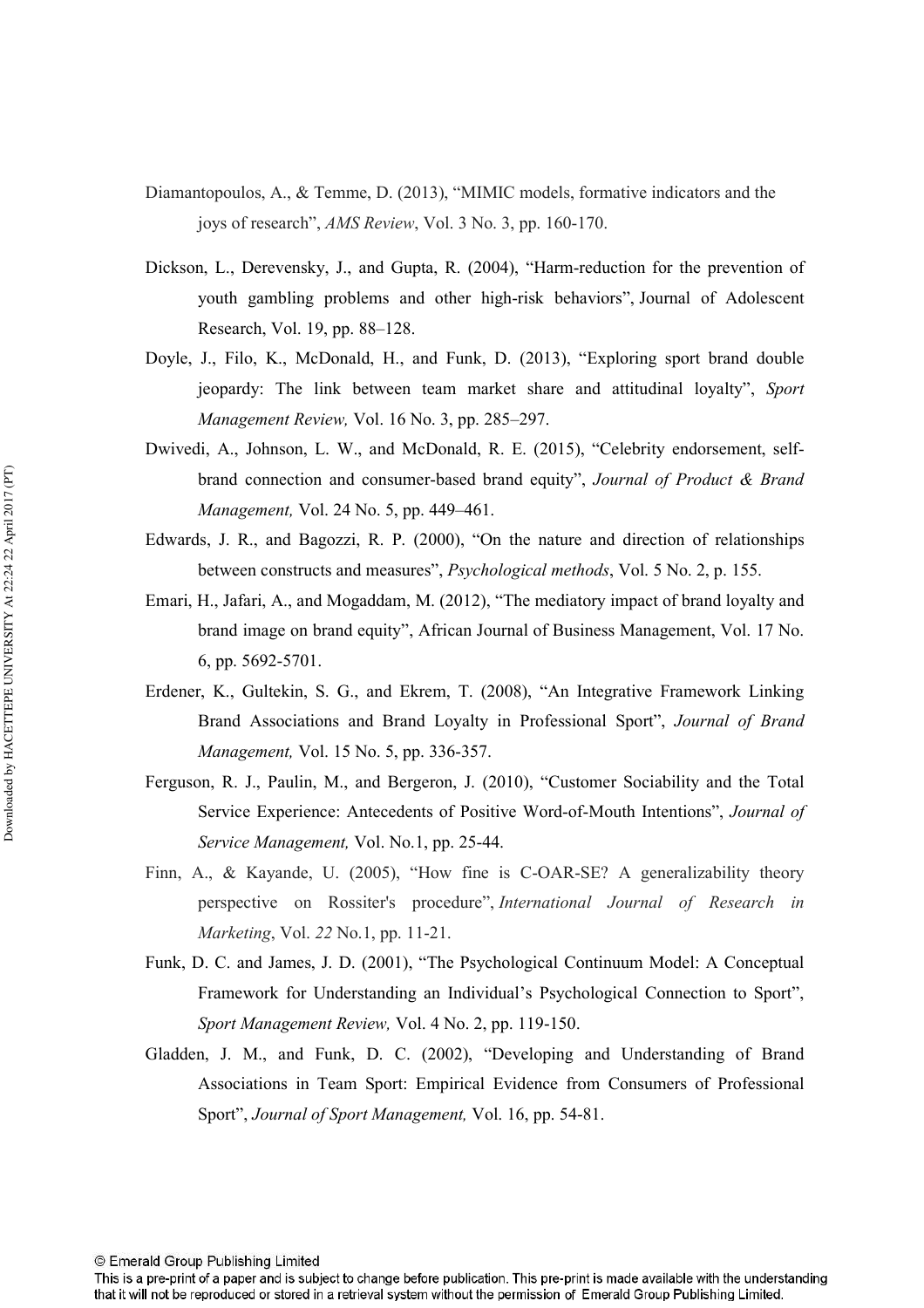- Gladden, J. M., Irwin, R. L., and Sutton, W. A. (2001), "Managing North American Major Professional Sport Teams in the New Millennium: A Focus on Building Brand Equity", Journal of Sport Management, Vol. 15, pp. 297-317.
- Gladden, J. M., Milne, G. R., and Sutton, W. A. (1998), "A Conceptual Framework for Assessing Brand Equity in Division I College Athletics", *Journal of Sport Management, Vol. 12, pp. 1-19.*
- Gupta, A., Naik, A. Y., and Arora, N. (2013), "Mapping Sponsorship-linked Marketing in Indian Premier League", IIM Kozhikode Society and Management Review, Vol. 2 No. 1, pp. 61–72.
- Hair. Jr. J. F., Black. W. C., Babin. B. J., Anderson. R. E., and Tatham. R. L. (2006), *Multivariate data analysis*, Upper Saddle River, NJ. Pearson-Prentice Hall.
- Hauser, R. M., and Goldberger, A. S. (1971), "The treatment of unobservable variables in path analysis", *Sociological methodology*, Vol. 3, pp. 81-117.
- Hernandez, R. A. (2002), *Managing Sport Organizations*, Champaign, IL: Human Kinetics.
- James, J., Kolbe, R., and Trail, G. (2002), "Psychological connection to a new sport team: building or maintaining the consumer base", *Sport Marketing Quarterly*, Vol. 11 No. 2, pp. 215-225.
- Jarvis, C. B., MacKenzie, S. B., and Podsakoff, P. M. (2003), "A critical review of construct indicators and measurement model misspecification in marketing and consumer research", Journal of consumer research, Vol. 30 No. 2, pp. 199-218.
- Javani, V., Hossein, M. S., Rahnama, N., and Esfahani, D. N. (2012), "Study of effective factors of fans' brand loyalty in Iranian professional football league", *Journal of Physical Education and Sport Management, Vol. 3 No. 1, pp. 8–13.*
- Joreskog, K. G., and Goldberger, A. S. (1975), "Estimation of a model with multiple indicators and multiple causes of a single latent variable", Journal of the American Statistical Association, Vol. 70, pp. 631-639.
- Keller, K. L. (1993). "Conceptualizing, measuring, and managing customer-based brand equity", *Journal of Marketing*, Vol. 57 No. 1, pp. 1-22.
- Kerr, A., and Gladden, J. M. (2008), "Extending the understanding of professional team brand equity to the global marketplace", *International Journal of Sport Management* and Marketing, Vol. 3 No. 1/2, pp. 58-77.
- Kocak, A., Abimbola, T., and Ozer, A. (2007), "Consumer Brand Equity in a Cross:Cultural Replication: An Evaluation of a Scale", *Journal of Marketing Management*, Vol. 23 No. 1/2, pp. 157-173.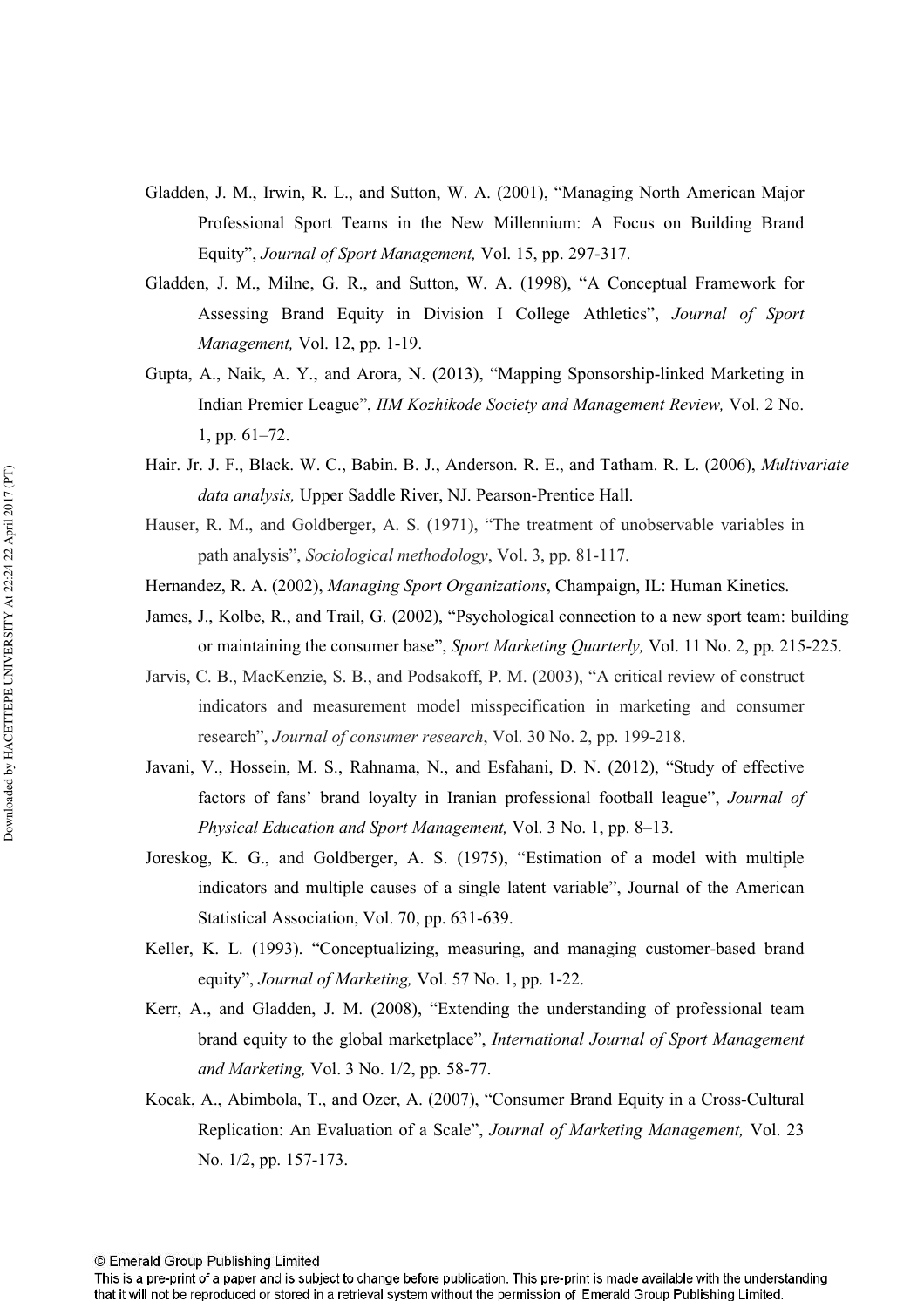- Kyle, G., and Jun, J. (2015), "An Alternate Conceptualization of the Leisure Constraints Measurement Model: Formative Structure?", Journal of Leisure Research, Vol. 47 No. 3, p. 337.
- MacCallum, R. C., and Browne, M. W. (1993), "The use of causal indicators in covariance structure models: some practical issues", *Psychological bulletin*, Vol. 114 No. 3, p. 533.
- Mahajan, V., Vithala, R. R., and Srivastava, R. K. (1994), "An Approach to Assess the Importance of Brand Equity in Acquisition Decisions", Journal of Product Innovation *Management, Vol. 11, pp. 221-235.*
- Malhotra, N, K., and Dash, S. B. (2011), *Marketing Research: An applied orientation*, New Delhi: Pearson Education.
- McMohan, B. (2015), \$1.6B Worth Of TV Deals Good News For Real Madrid, Barcelona *and La Liga*, Forbes (December 5).
- Naik, A. Y., and Gupta, A. (2012), "Indian Premier League and Team Brand Building: Validating the Spectator:Based Brand Equity Model in context of Television viewers", Metamorphosis: A Journal of Management Research, Vol. 11 No. 1, pp. 36-51.
- Naik, A. Y., and Gupta, A. (2013a), "Branding of Sport Teams: Reconceptualising the Fan Based Brand-Equity Model", *International Journal of Marketing and Business Communication, Vol. 2 No. 3; pp. 31-40.*
- Naik, A. Y., and Gupta, A. (2013b), "Illuminating Viewer:Based Brand Equity in Sport", International Journal of Engineering and Management Sciences, Vol. 4 No. 2, 160-172.
- Netemeyer, R. G., Krishnan, B., Pullig, C., Wang, G., Yagci, M., Dean, D., Ricks, J., and Wirth, F. (2004), "Developing and validating measures of facets of customer:based brand equity", *Journal of Business Research, Vol. 57, pp. 209-224.*
- Nunnally, J. C., and Bernstein, I. H. (1994), "The assessment of reliability", *Psychometric theory*, Vol. 3 No. 1, pp. 248-292.
- Pappu, R., Quester, P. G., and Cooksey, R. W. (2007), "Country Image and Consumer-Based Brand Equity: Relationships and Implications for International Marketing", *Journal of* International Business Studies, Vol. 38 No. 5, pp. 726-745.
- Park, C. W., and Srinivasan, V. (1994), "A survey-based method for measuring and understanding brand equity and its extendibility", Journal of Marketing Research, Vol. 31 No. 5, pp. 271-88.

This is a pre-print of a paper and is subject to change before publication. This pre-print is made available with the understanding that it will not be reproduced or stored in a retrieval system without the permission of Emerald Group Publishing Limited.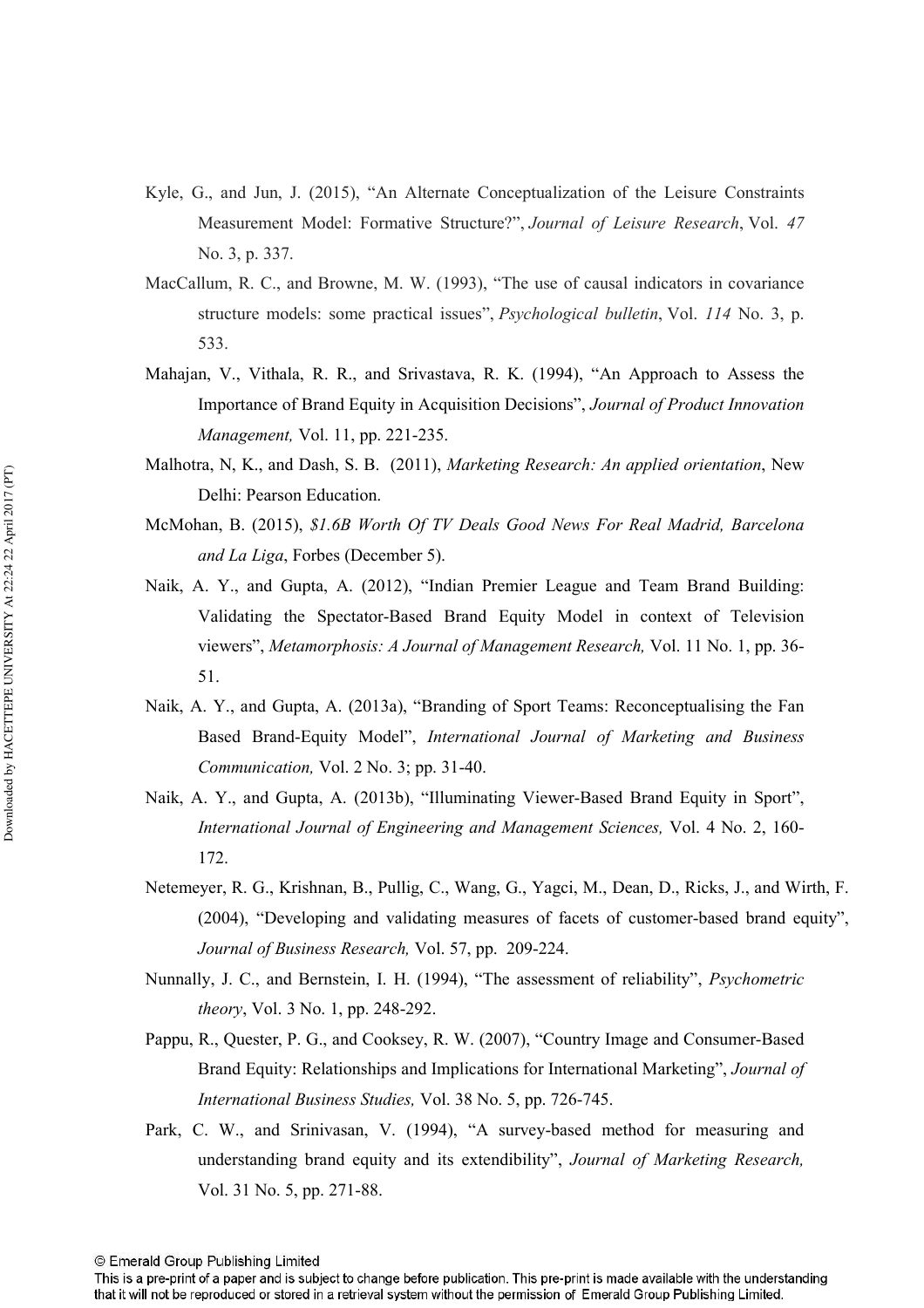- Peter, S., Straub, D., and Rai, A. (2007), "Specifying formative constructs in information systems research", *MIS Quarterly*, Vol. 31 No. 4, pp. 623–656.
- Pons, F., Mourali, M., and Nyeck, S. (2006), "Consumer orientation toward sporting events: Scale Development and Validation", *Journal of Services Research*, Vol. 8, pp. 276-287.
- Pricewaterhouse Coopers Report. (2015), "Changing the game: Outlook for global sport market to 2018", available at *https://www.pwc.com/us/en/industry/entertainment*media/publications/assets/pwc-sports-outlook-north-america-2015.pdf, retrieved on  $25<sup>th</sup>$  November (2015).
- Ratten, V., and Ratten, H. (2011), "International Sport Marketing: Practical and Future Research Implications", Journal of Business and Industrial Marketing, Vol 26 No. 8, pp. 614-620.
- Ross, S. D. (2006), "A Conceptual Framework for Understanding Spectator:Based Brand Equity", Journal of Sport Management, Vol. 26, pp. 22-38.
- Ross, S. D., Jeffrey, J. D., and Vargas, P. (2006), "Development of a scale to measure team brand associations in professional sport", *Journal of Sport Management*, Vol. 20 No. 2, pp. 260:279.
- Ross, S. D., Russell, K. C., and Bang, H. (2008), "An Empirical Assessment of Spectator: Based Brand Equity", Journal of Sport Management, Vol. 22, pp. 322-337.
- Ruiz, D. M., Gremler, D. D., Washburn, J. H., and Carrion. G. C. (2010), "Reframing Customer Value in a Service:Based Paradigm: An Evaluation of a Formative Measure in a Multi-industry, Cross-cultural Context", In: Vinzi, V. E., Chin, W. W., Henseler, J., and Wang, H., ed., *Handbook of Partial Least Squares: Concepts, Methods, and Applications*, 1<sup>st</sup> ed. Germany: Springer-Verlag, pp. 535-566.
- Sarstedt, M., Ringle, C. M., Raithel, S., and Gudergan, S. P. (2014), "In pursuit of understanding what drives fan satisfaction", *Journal of Leisure Research*, Vol. 46 No. 4, p. 419.
- Simon, C. J., and Sullivan, M. W. (1993), "The Measurement and Determinants of Brand Equity: A Financial Approach", *Marketing Science*, Vol. 12 No. 1, pp. 28-52.
- Smith, A., and Westerbeek, H.M. (2004), "Professional Sport Management Education and Practice in Australia", Journal of Hospitality, Leisure, Sport and Tourism Education, Vol. 3 No. 2, pp. 1-8.
- Smith, A, Graetz, B., and Westerbeek, H. (2008), "Sport sponsorship, team support and purchase intentions", Journal of Marketing Communications, Vol. 14 No. 5, pp. 387-404.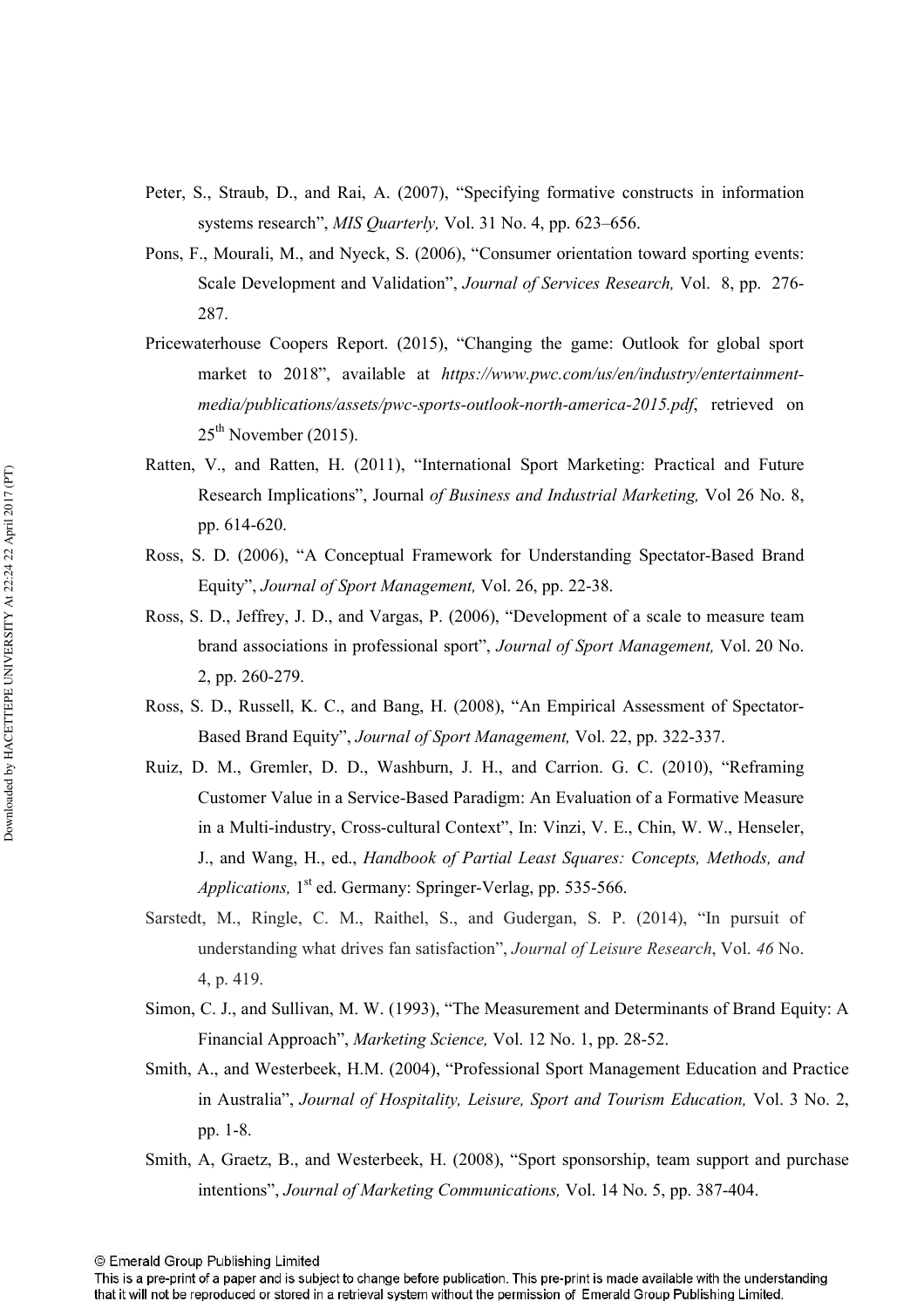- Sriram, S., Balachander, S., and Kalwani, M. U. (2007), "Monitoring the dynamics of brand equity using store-level data", *Journal of Marketing*, Vol. 71 No.2, pp. 61–78.
- Suckow, C. (2008), "Literature review on brand equity in professional team sport: a German perspective on ice hockey", International Journal of sport management and *marketing*, Vol. 5 No. 1/2, pp. 211-225.
- Sutton, W. A., McDonald, M. A., Milne, G. R., and Cimperman, J. (1997), "Creating and fostering fan identification in professional sport", Sport Marketing Quarterly, Vol. 6 No. 1, pp. 15-22.
- Taylor, S. A., Hunter, G. L., and Lindberg, D. L. (2007), "Understanding customer:based brand equity in financial services", *Journal of Services Marketing*, Vol. 21 No. 4, pp. 241–252.
- Teed, K. C., Delpy-Neirotti, L., Johnson, S. R., and Se' guin, B. (2009), "The marketing of a NHL hockey team", *International Journal of Sport Management and Marketing, Vol.* 5 No. 1/ 2, pp. 226–245.
- Tenenhaus, M., Esposito, V., Chatelin, Y. M., and , Lauro, C. (2005), "PLS Path Modeling", *Computational Statistics & Data Analysis, Vol. 48, pp. 159-205.*
- The National Sport, (2016), Men only? Indian Premier League strategy to attract more *female fans is working*, [online] Available at: **http://www.thenational.ae/sport/indian**premier-league-(ipl)/men-only-indian-premier-league-strategy-to-attract-morefemale-fans-is-working [Accessed 21st December, 2016].
- Tolba, A. H., and Hassan, S. S. (2009), "Linking Customer based brand equity with brand market performance: A managerial approach", *Journal of Production and Brand Management, Vol. 18 No. 5, pp. 356-366.*
- Tong, X., and Hawley, J. M. (2009), "Measuring customer:based brand equity: Empirical evidence from the sportwear market in China", *Journal of Product and Brand Management, Vol. 18 No. 4, pp. 262-271.*
- Total Sportek (2016), "25 World's Most Popular Sports (Ranked by 13 factors)", available on http://www.totalsportek.com/most-popular-sports, accessed on 21/04/2016.
- Uhrich, S., and Benkenstein, M. (2010), "Sport stadium atmosphere: formative and reflective indicators for operationalizing the construct", Journal of Sport Management, Vol. 24 No. 2, pp. 211-237.
- Villarejo:Ramos, A. F., and Martin:Valecia, F. A. (2007), "A proposed model for measuring the brand equity in sport organizations", *Esic Market* (May-August), pp. 63-83.

This is a pre-print of a paper and is subject to change before publication. This pre-print is made available with the understanding that it will not be reproduced or stored in a retrieval system without the permission of Emerald Group Publishing Limited.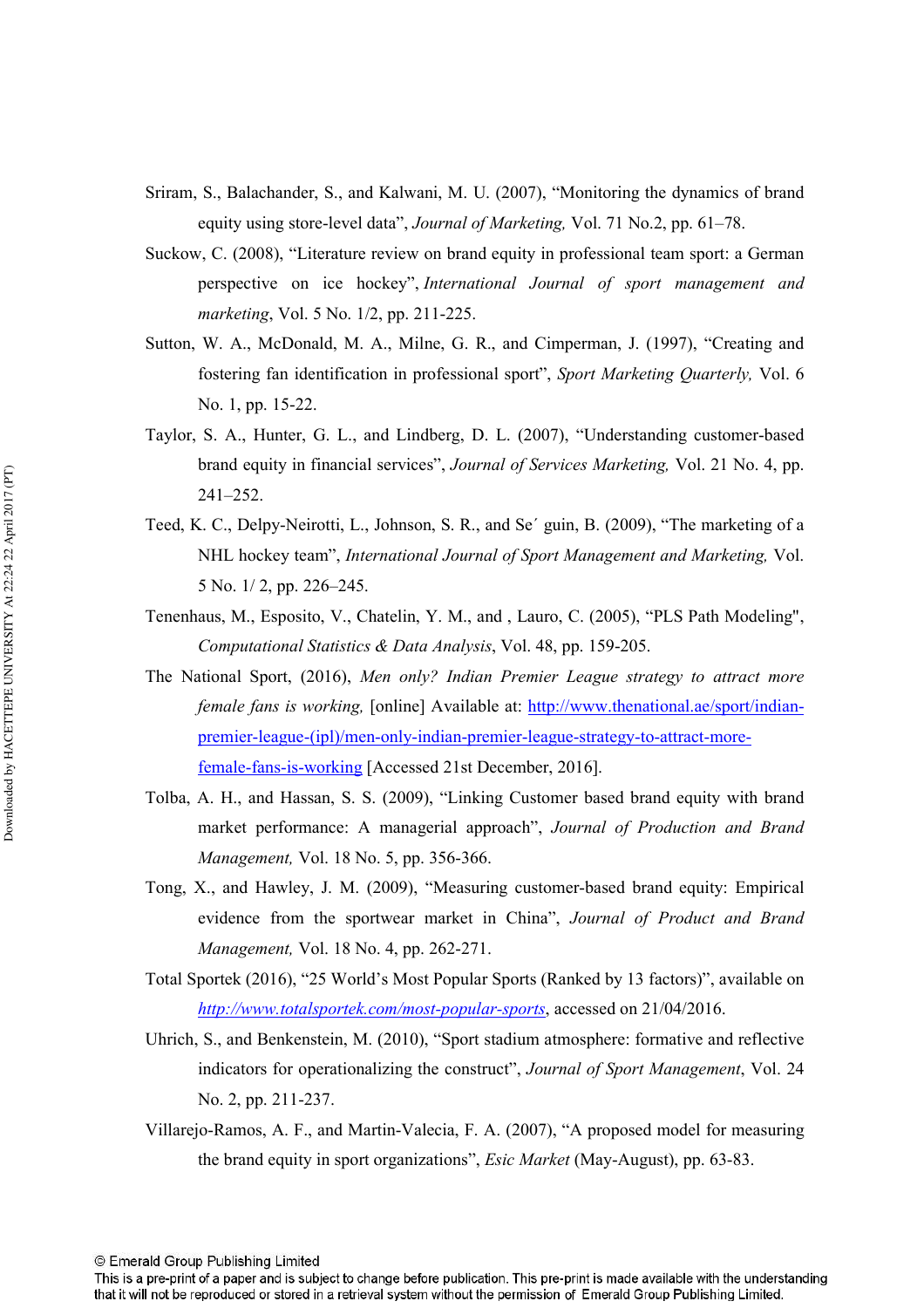- Voshida, M., Gordon, B., Heere, B., and James, J. D. (2015), "Fan Community Identification: An Empirical Examination of Its Outcomes in Japanese Professional Sport",  *Marketing Quarterly, Vol. 24, pp. 105-119.*
- Voss C. A., Roth A. V., and Chase R. B. (2008), "Experience, Service Operations Strategy, and Services as Destinations: Foundations and Exploratory Investigation", *Production and Operations Management, Vol. 17 No. 3, pp. 247-266.*
- Wakefield, K. L., and Sloan, H. J. (1995), "The effect of team loyalty and selected stadium factors on spectator attendance", Journal of Sport Management, Vol. 9 No. 3, pp. 153-172.
- Wang, Y. C., Hsu, K. C., Hsu, S. H., and Hsieh, P. A. (2011), "Constructing an index for brand equity: A Hospital Example", *The Service Industries Journal*, Vol. 31 No. 2, pp. 311:322.
- Wold, H. (1985), "Partial least squares", in S. Kotz and N. Johnson (Eds.), *Encyclopedia of* statistical sciences (pp. 581–591), New York: Wiley.
- Wonseok, J., Ko, Y. J., and Chan-Olmsted, S. M. (2015), "Spectator-based sports team reputation: scale development and validation", International Journal of Sports Marketing and *Sponsorship*, Vol. 16 No. 3, pp. 52 – 72.
- Yoo, B. (1996), The effects of marketing efforts and culture on brand equity formation, (Doctoral Dissertation, Georgia State University).
- Yoo,B., Donthu, N., and Lee, S., (2000), "An Examination of Selected Marketing Mix Elements and Brand Equity", Journal of the Academy of Marketing Science, Vol. 28 No. 2, pp. 195-211.
- Yoo, B., and Donthu, N. (2001), "Developing and validating multidimensional consumer: based brand equity scale", *Journal of Business Research*, Vol. 52 No. 1, pp. 1-14.
- Yoshida, M., Gordon, B., Nakazawa, M., and Biscaia, R. (2014), "Conceptualization and measurement of fan engagement: Empirical evidence from a professional sport context", Journal of Sport Management, Vol. 28 No. 4, pp.399–417.

© Emerald Group Publishing Limited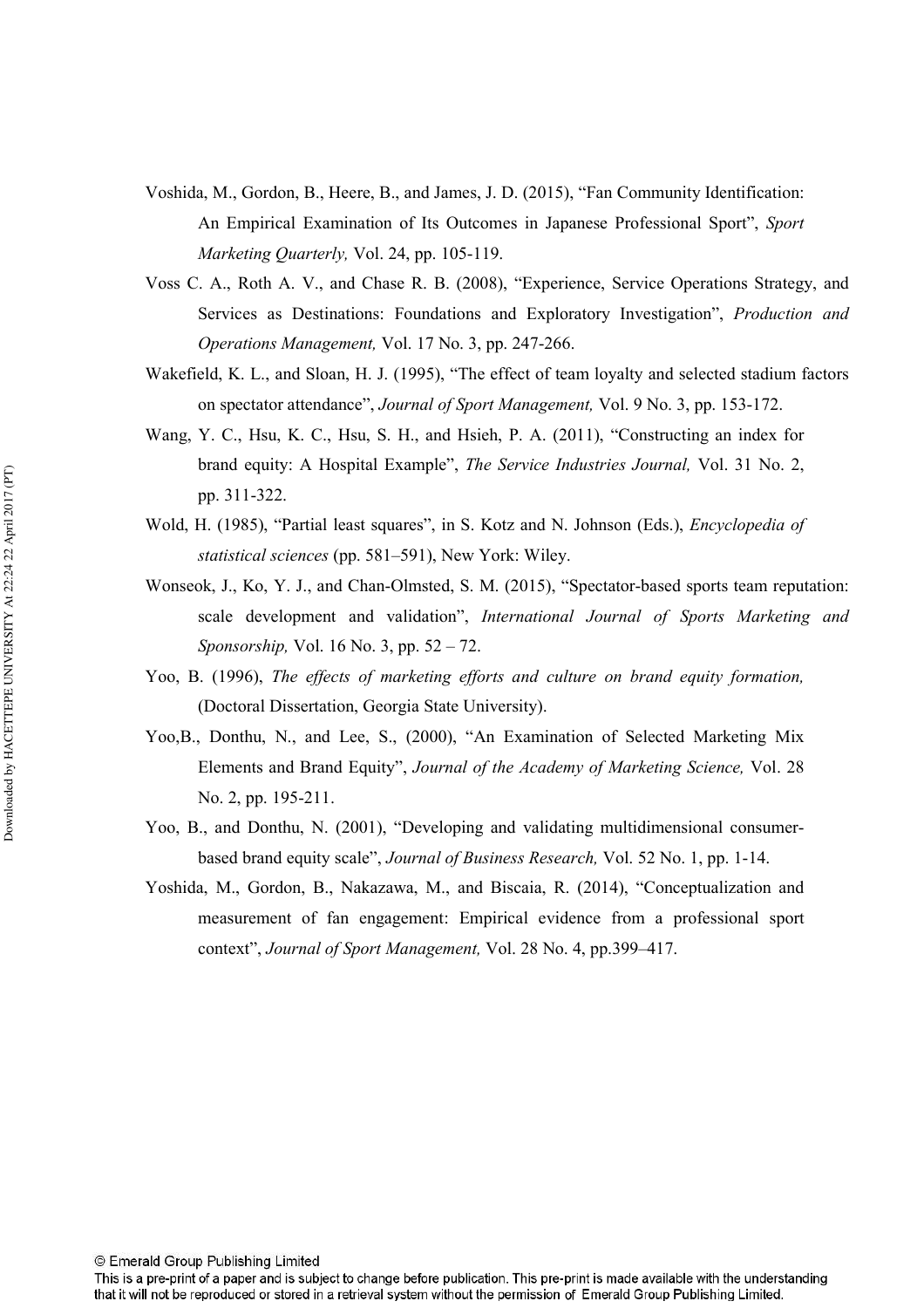## *<u>TABLES AND FIGURES</u>*

#### **Table 1: Indicator Collinearity**

| <b>CONSTRUCT</b>       | <b>ITEM</b>      | <b>ITEM DETAIL</b>                                                | <b>VIF</b> |
|------------------------|------------------|-------------------------------------------------------------------|------------|
|                        | <b>BMark1</b>    | I am aware of [name of the team] logo                             | 1.76       |
| <b>Brand Awareness</b> | BMark2           | The symbol of [name of the team] is unique and I can recognize it | 2.28       |
|                        |                  | among competing brands                                            |            |
|                        | BMark3*          | Logo of [name of the team] is different from other teams' logo    | 3.71       |
|                        | TSuccess1*       | The performance of [name of the team] is first class              | 5.39       |
| <b>Team Success</b>    | TSuccess2        | [name of the team] is very successful in IPL                      | 1.87       |
|                        | TSuccess3*       | [name of the team] has high quality celebrity players             | 4.59       |
|                        | TRivalry1*       | There exists a weak unity between the players of the team         | 3.79       |
| <b>Team Rivalry</b>    | TRivalry2        | [name of the team] does well against their rivals                 | 2.84       |
|                        | TRivalry3        | [name of the team] often beats the biggest opponents              | 1.84       |
|                        | THistory1        | [name of the team] has a history of winning                       | 2.94       |
|                        | THistory2        | [name of the team] has been successful in the past                | 2.12       |
| <b>Team History</b>    | THistory3*       | [name of the team] reflects the culture/history of [name of the   | 3.78       |
|                        |                  | team].                                                            |            |
|                        | $NPP1*$          | Cheerleaders of [name of the team] are the most attractive        | 3.87       |
| Non-player             | NPP <sub>2</sub> | [name of the team] is having the best coach for the team          | 2.58       |
| Personnel<br>NPP3*     |                  | Team management is doing a good job for [name of the team].       | 4.93       |
|                        | Socialization1*  | [name of the team] gives me a reason to spend time with friends   | 4.98       |
| Socialization          | Socialization2   | I am able to see friends because of [name of the team] matches    | 1.64       |
|                        | Socialization3*  | The team gives me an opportunity to meet new people               | 3.85       |
|                        | TIden1*          | [name of the team] is my team                                     | 4.56       |
|                        | TIden2           | I consider myself a loyal fan of [name of the team]               | 2.23       |
| <b>Team Identity</b>   | TIden3*          | Supporting [name of the team] is not important to me              | 3.67       |
|                        | TIden4*          | I want to know others that I am a fan of [name of the team]       | 3.34       |
| Team                   | TInternal1       | I feel like I am a member of [name of the team]                   | 2.54       |

© Emerald Group Publishing Limited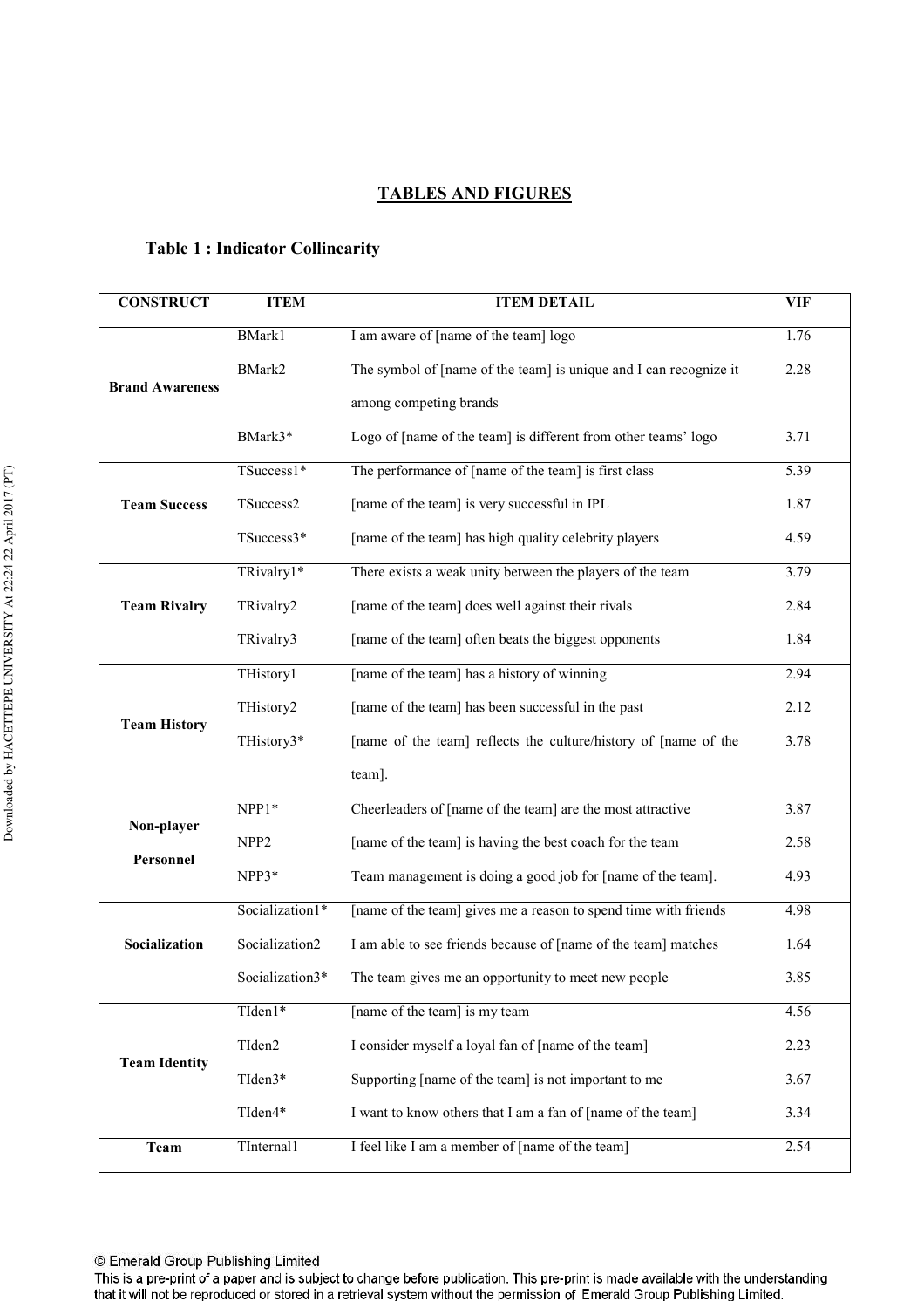| <b>Internalization</b> | $T$ Internal $2^*$ | Being a fan of [name of the team] is a large part of who I am | 3.09 |
|------------------------|--------------------|---------------------------------------------------------------|------|
|                        | TInternal3*        | I can do anything for [name of the team]                      | 4.98 |

\* Indicators that were dropped on the basis of VIF value

This is a pre-print of a paper and is subject to change before publication. This pre-print is made available with the understanding that it will not be reproduced or stored in a retrieval system without the permission of Emerald Group Publishing Limited.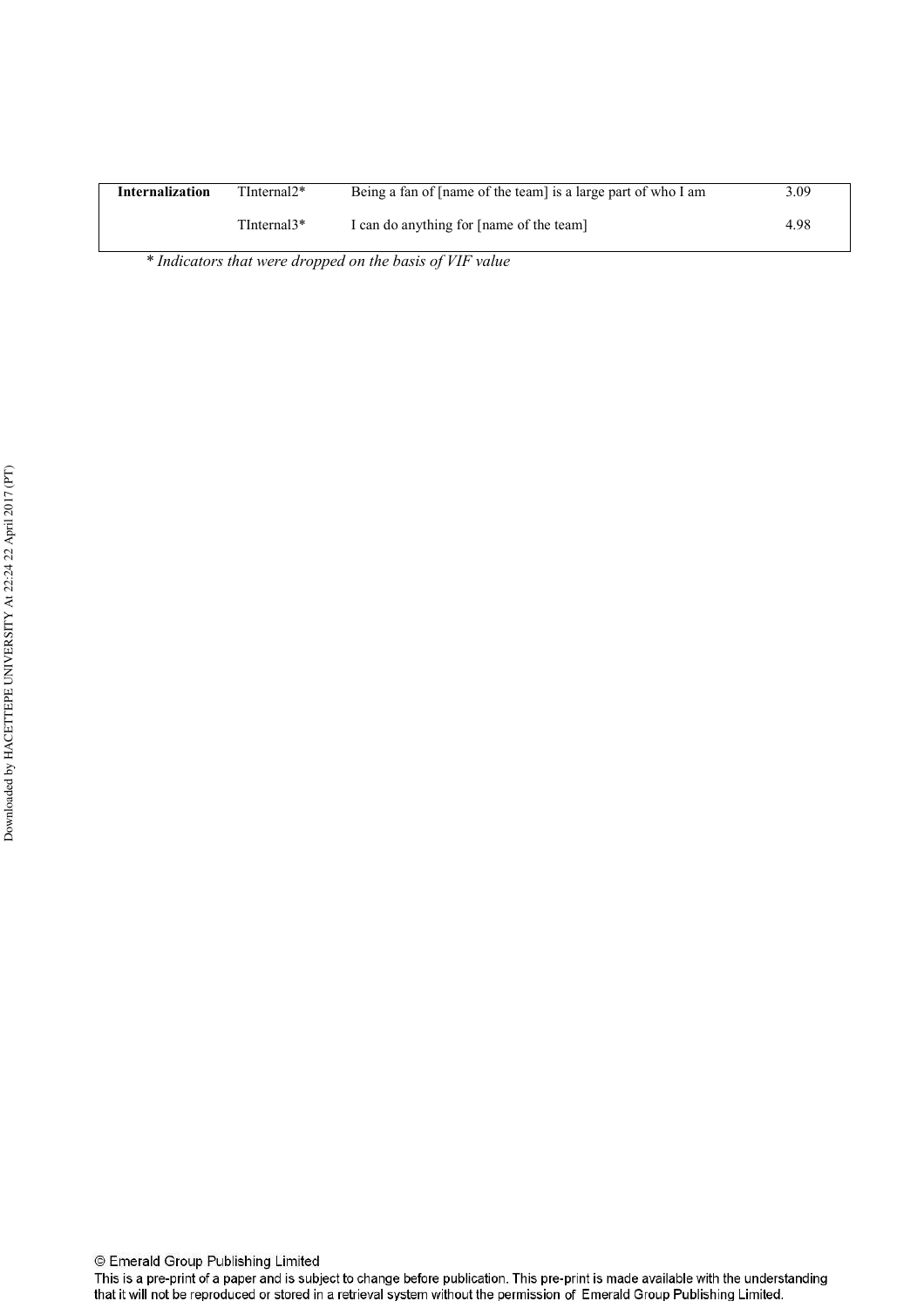| Table 2 : PLS Analysis Results – MIMIC Model |  |  |  |  |  |  |  |  |  |
|----------------------------------------------|--|--|--|--|--|--|--|--|--|
|----------------------------------------------|--|--|--|--|--|--|--|--|--|

| <b>Measurement Path</b>                             | Loading    | Path Weight (p) | <b>Tolerance</b> |
|-----------------------------------------------------|------------|-----------------|------------------|
|                                                     | (p-value)  | value)          |                  |
| <b>Team Brand Equity Index (Formative)</b>          |            |                 |                  |
| BMark2-- $\rightarrow$ Team Equity (Index)          | 0.82(0.00) | 0.19(0.00)      | 0.27             |
| TSucess2- $\rightarrow$ Team Equity (Index)         | 0.69(0.00) | 0.09(0.04)      | 0.12             |
| TRivalry2- $\rightarrow$ Team Equity (Index)        | 0.72(0.00) | 0.14(0.01)      | 0.28             |
| THistory $1 - \rightarrow$ Team Equity (Index)      | 0.59(0.03) | 0.07(0.05)      | 0.32             |
| $NPP2--\rightarrow$ Team Equity (Index)             | 0.77(0.00) | 0.16(0.02)      | 0.08             |
| Socialization 2-- $\rightarrow$ Team Equity (Index) | 0.52(0.01) | 0.09(0.04)      | 0.11             |
| $Tlden2--\rightarrow$ Team Equity (Index)           | 0.42(0.05) | 0.11(0.04)      | 0.19             |
| TInternal2-- $\rightarrow$ Team Equity (Index)      | 0.65(0.00) | 0.15(0.01)      | 0.24             |

| <b>Measurement Path</b>                     | Loading          | <b>AVE</b>     | <b>Internal Reliability</b> |
|---------------------------------------------|------------------|----------------|-----------------------------|
|                                             | (Standard Error) |                |                             |
| <b>Team Brand Equity Index (Reflective)</b> |                  | 0.76           | 0.88                        |
| Brand Equity -> STBER1                      | 0.93(0.01)       |                |                             |
| Brand Equity -> STBER2                      | 0.91(0.03)       |                |                             |
| Brand Equity -> STBER3                      | 0.88(0.03)       |                |                             |
| <b>Structural Path</b>                      |                  | $\mathbb{R}^2$ | $\mathbf{Q}^2$              |
| Brand Equity (Index) -> Team                | 0.81(0.03)       | 0.79           | 0.78                        |
| Equity (Reflective)                         |                  |                |                             |
|                                             |                  |                |                             |

© Emerald Group Publishing Limited

This is a pre-print of a paper and is subject to change before publication. This pre-print is made available with the understanding that it will not be reproduced or stored in a retrieval system without the permission of Emerald Group Publishing Limited.

Î,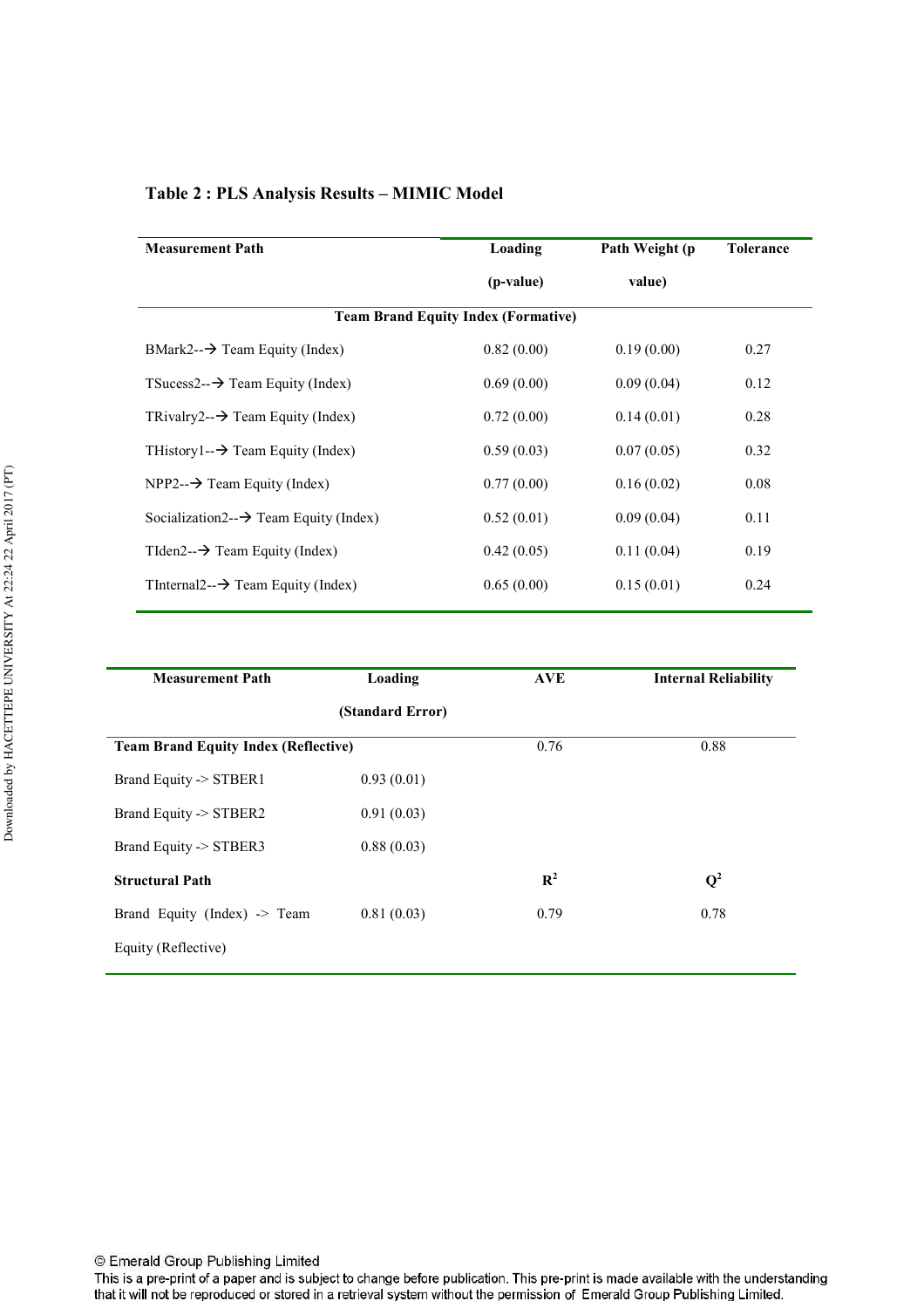**Table 3: PLS Analysis for External Validity Check** 

| <b>Measurement Path</b>                             | Loading    | <b>Path Weight</b> |
|-----------------------------------------------------|------------|--------------------|
|                                                     | (p-value)  | (p-value)          |
|                                                     |            |                    |
| BMark2-- $\rightarrow$ Team Equity (Index)          | 0.62(0.00) | 0.21(0.00)         |
| TSucess2- $\rightarrow$ Team Equity (Index)         | 0.75(0.00) | 0.11(0.03)         |
| TRivalry2- $\rightarrow$ Team Equity (Index)        | 0.47(0.03) | 0.13(0.03)         |
| THistory1- $\rightarrow$ Team Equity (Index)        | 0.48(0.03) | 0.07(0.05)         |
| $NPP2--\rightarrow$ Team Equity (Index)             | 0.64(0.00) | 0.14(0.03)         |
| Socialization 2-- $\rightarrow$ Team Equity (Index) | 0.45(0.03) | 0.11(0.02)         |
| TIden2- $\rightarrow$ Team Equity (Index)           | 0.62(0.00) | 0.11(0.02)         |
| TInternal2- $\rightarrow$ Team Equity (Index)       | 0.55(0.01) | 0.14(0.02)         |
|                                                     |            |                    |

| <b>Measurement Path</b>          | Loading          | <b>AVE</b>     | <b>Internal Reliability</b> |
|----------------------------------|------------------|----------------|-----------------------------|
|                                  | (Standard Error) |                |                             |
| <b>Merchandise Shopping</b>      |                  | 0.79           | 0.82                        |
| <b>Intention (Reflective)</b>    |                  |                |                             |
| Shopping Intention $\sim$ SIR1   | 0.83(0.03)       |                |                             |
| Shopping Intention -> SIR2       | 0.86(0.02)       |                |                             |
| Shopping Intention -> SIR3       | 0.77(0.04)       |                |                             |
| <b>Structural Path</b>           |                  | $\mathbb{R}^2$ | $\mathbf{Q}^2$              |
| Brand Equity (Index) -> Shopping | 0.72(0.03)       | 0.63           | 0.64                        |
| Intention (Reflective)           |                  |                |                             |
|                                  |                  |                |                             |

© Emerald Group Publishing Limited

This is a pre-print of a paper and is subject to change before publication. This pre-print is made available with the understanding that it will not be reproduced or stored in a retrieval system without the permission of Emerald Group Publishing Limited.

j.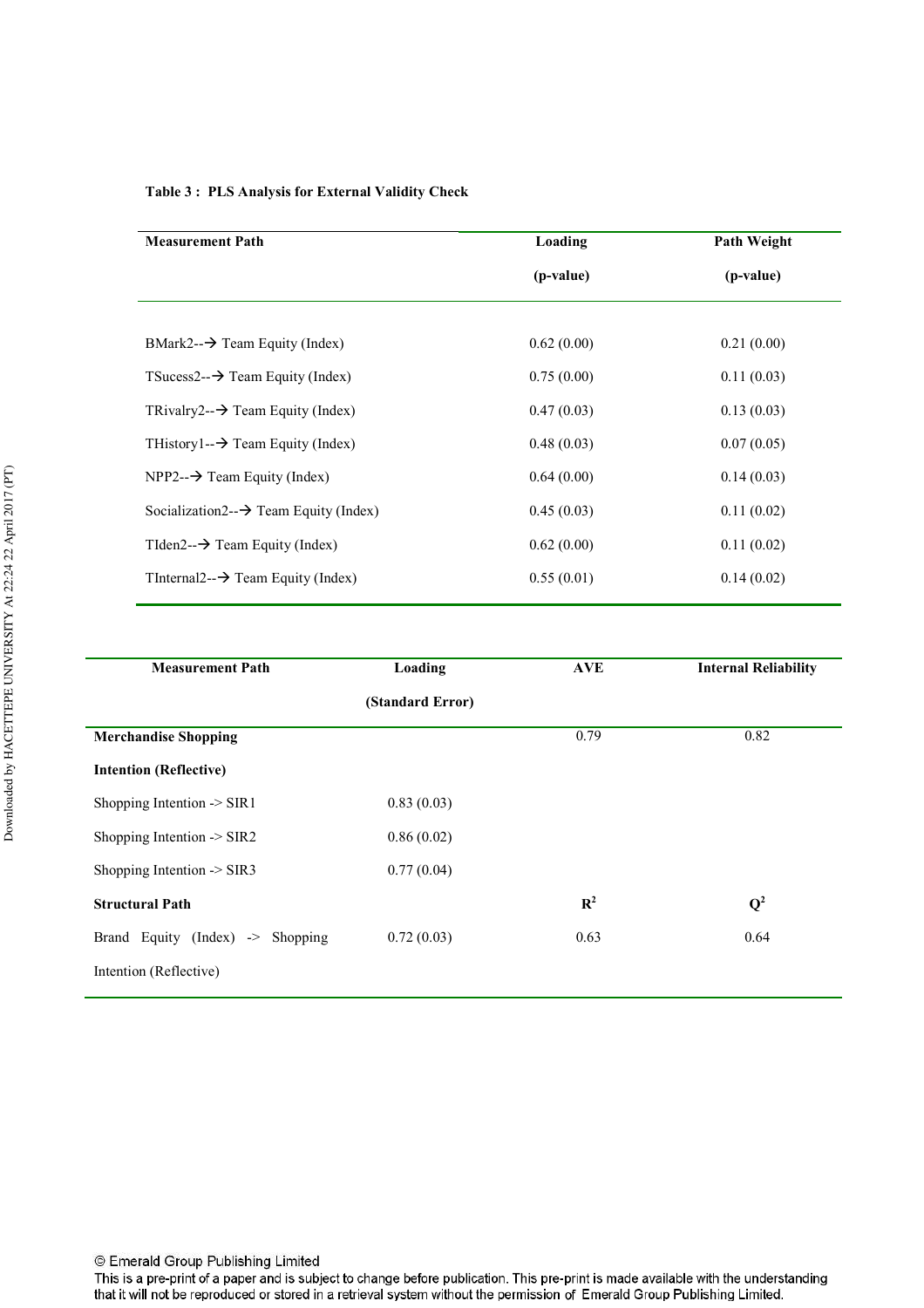# **TABLE 4: Final list of items**

| <b>SPORT TEAM BRAND EQUITY INDEX ITEMS</b>                                   |  |  |
|------------------------------------------------------------------------------|--|--|
|                                                                              |  |  |
| The symbol of Team X is unique and I can recognize it among competing brands |  |  |
| Team X is very successful in Event Y                                         |  |  |
| Team X does well against their rivals                                        |  |  |
| Team X has a history of winning                                              |  |  |
| Team X is having the best coach for the team                                 |  |  |
| I am able to see friends because of Team X matches                           |  |  |
| I consider myself a loyal fan of Team X                                      |  |  |
| Being a fan of Team X is a large part of who I am                            |  |  |

This is a pre-print of a paper and is subject to change before publication. This pre-print is made available with the understanding that it will not be reproduced or stored in a retrieval system without the permission of Emerald Group Publishing Limited.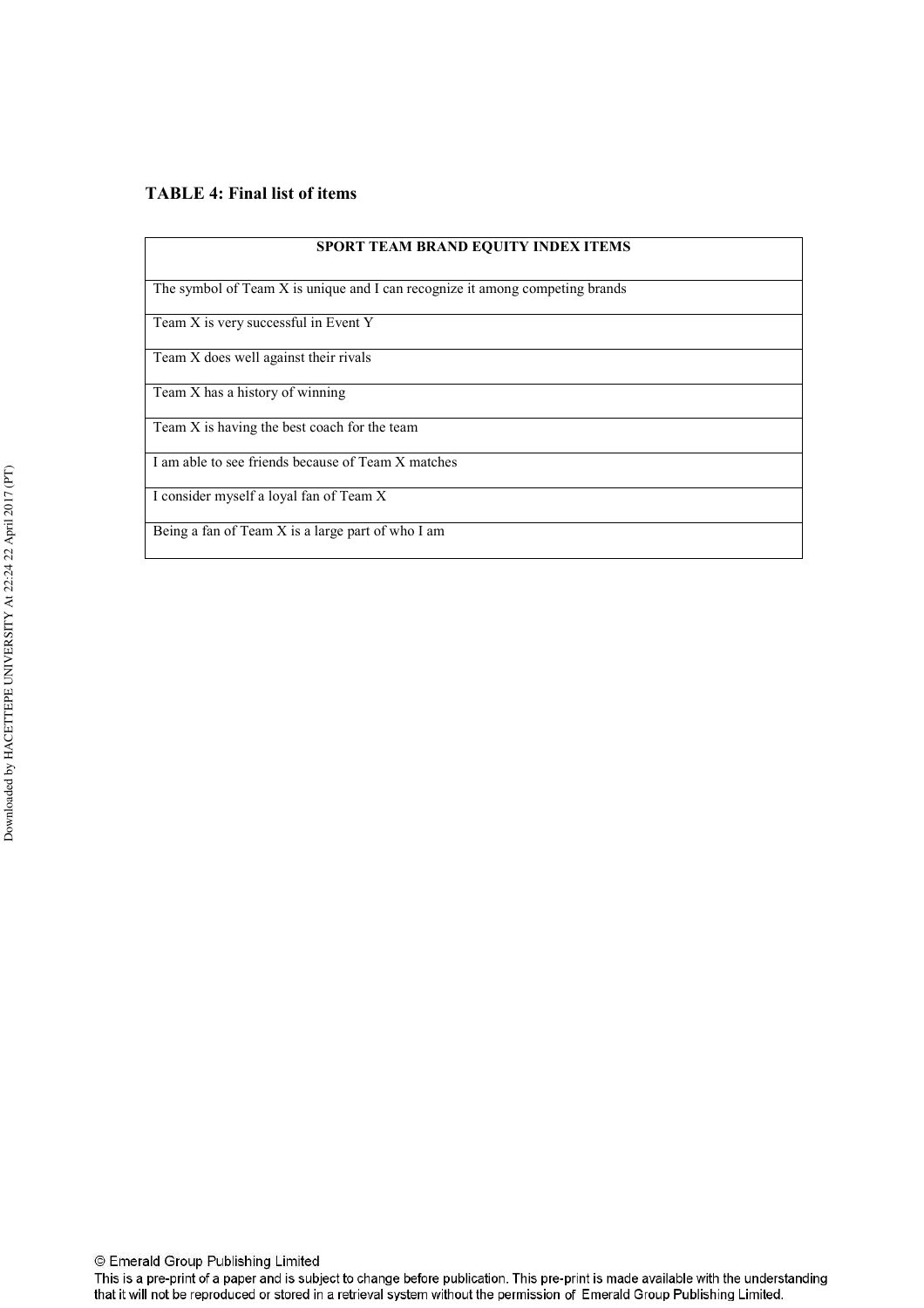



This is a pre-print of a paper and is subject to change before publication. This pre-print is made available with the understanding that it will not be reproduced or stored in a retrieval system without the permission of Emerald Group Publishing Limited.